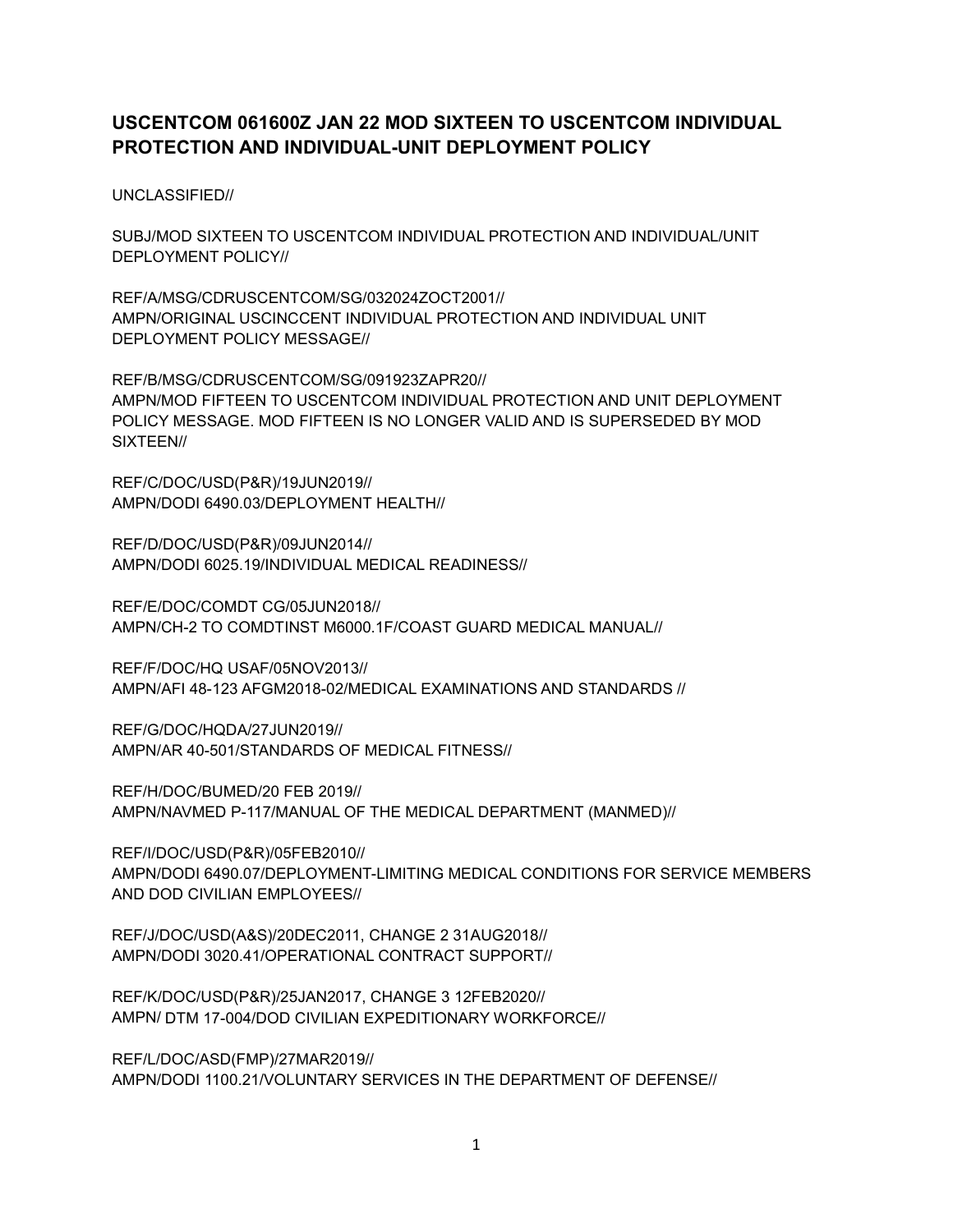REF/M/DOC/ASD(P&R)/16JUN2016, CHANGE 1 21DEC2017// AMPN/DODI 6200.05/FORCE HEALTH PROTECTION QUALITY ASSURANCE (FHPQA) PROGRAM//

REF/N/DOC/HQDA/BUMED/SECAF/07OCT2013// AMPN/AR 40-562, BUMEDINST 6230.15B, AFI 48-110 IP, CG COMDTINST M6230.4G/ IMMUNIZATIONS AND CHEMOPROPHYLAXIS FOR THE PREVENTION OF INFECTIOUS DISEASES//

REF/O/DOC/DEPSECDEF/12NOV2015// AMPN/DEPUTY SECRETARY OF DEFENSE MEMO/CLARIFYING GUIDANCE FOR SMALLPOX AND ANTHRAX VACCINE IMMUNIZATION PROGRAMS//

REF/P/DOC/DEPSECDEF/12OCT2006// AMPN/DEPUTY SECRETARY OF DEFENSE MEMO/ANTHRAX VACCINE IMMUNIZATION PROGRAM//

REF/Q/DOC/ASD(HA)/31JUL2009// AMPN/ASSISTANT SECRETARY OF DEFENSE MEMO/CLINICAL POLICY FOR THE ADMINISTRATION OF THE ANTHRAX VACCINE ABSORBED//

REF/R/DOC/AFPMB OUSD (A&S)/06NOV2015// AMPN/TECHNICAL GUIDE NO. 36/PERSONAL PROTECTIVE MEASURES AGAINST INSECTS AND OTHER ARTHROPODS OF MILITARY SIGNIFICANCE//

REF/S/DOC/USD(P&R)/07JUN2013// AMPN/DODI 6485.01/HUMAN IMMUNODEFICIENCY VIRUS (HIV) IN MILITARY SERVICE MEMBERS//

REF/T/DOC/ASD(HA)/14MAR2006// AMPN/ASSISTANT SECRETARY OF DEFENSE MEMO/POLICY FOR PRE AND POST DEPLOYMENT SERUM COLLECTION//

REF/U/DOC/ASD(P&R)/17JUL2015// AMPN/DODI 6465.01/ERYTHROCYTE GLUCOSE-6-PHOSPHATE DEHYDROGENASE DEFICIENCY (G6PD) AND SICKLE CELL TRAIT SCREENING PROGRAMS//

REF/V/DOC/ASD(HA)/20APR2012// AMPN/ASSISTANT SECRETARY OF DEFENSE MEMO/GUIDELINE FOR TUBERCULOSIS SCREENING AND TESTING//

REF/W/DOC/ASD(HA)/26JUL2012// AMPN/ASSISTANT SECRETARY OF DEFENSE MEMO/IMPLEMENTATION OF REVISED DEPARTMENT OF DEFENSE FORMS 2795, 2796 AND 2900//

REF/X/DOC/USD(P&R)/11SEP2015, CHANGE 1 31MAR2017// AMPN/DODI 6490.13/COMPREHENSIVE POLICY ON TRAUMATIC BRAIN INJURY-RELATED NEUROCOGNITIVE ASSESSMENTS BY THE MILITARY SERVICES//

REF/Y/DOC/USD(P&R)/ 19JUN2019// AMPN/DODI 6490.03/DEPLOYMENT HEALTH//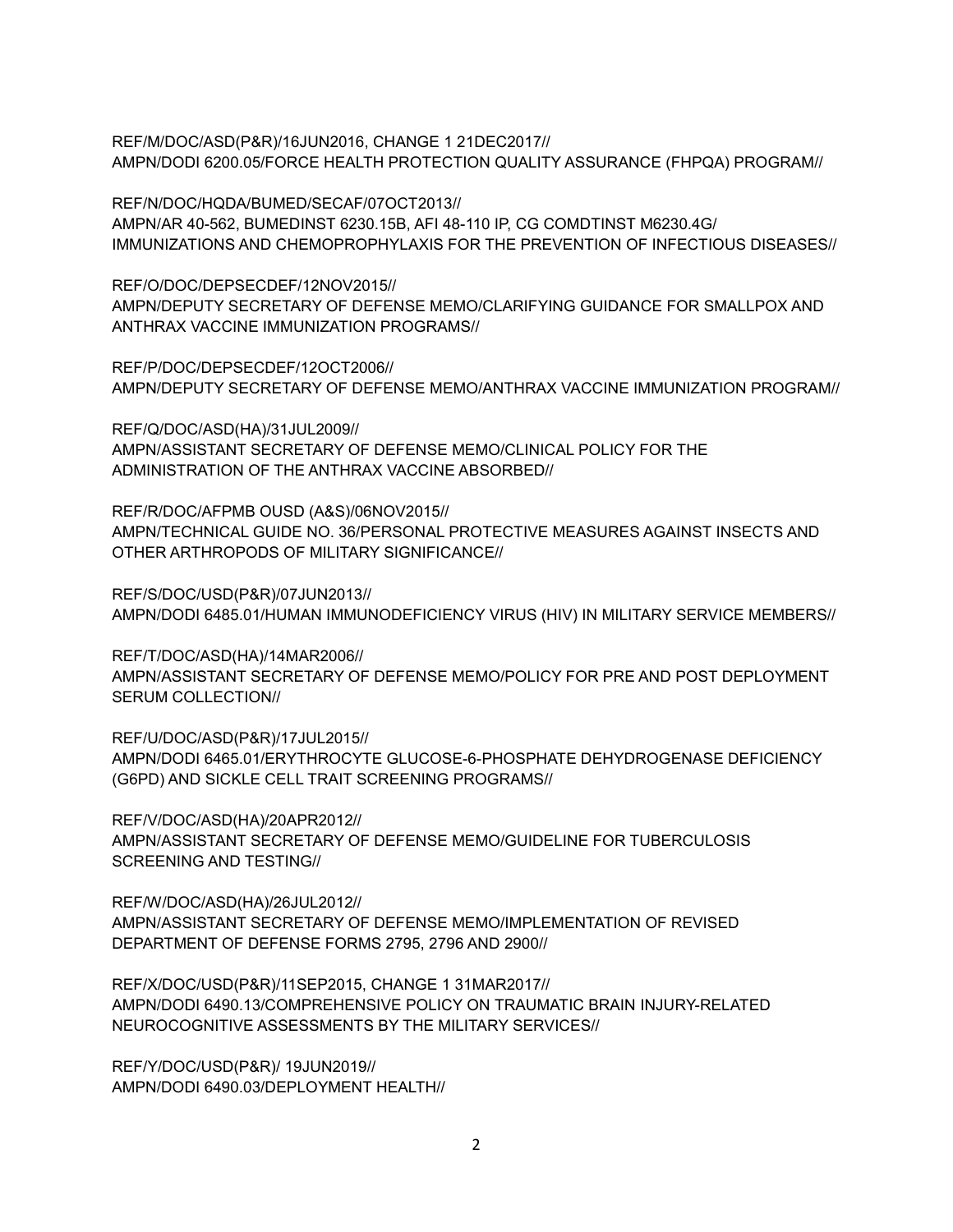REF/Z/DOC/USD(P&R)/16MAR2018// AMPN/DODI 1322.24/MEDICAL READINESS TRAINING (MRT)//

REF/AA/USD(I)/20MAR2009, CHANGE 2 25APR2018// AMPN/DODI 6420.01/NATIONAL CENTER MEDICAL INTELLIGENCE (NCMI)//

REF/BB/DOC/ASD(HA)/15APR2013// AMPN/ASSISTANT SECRETARY OF DEFENSE MEMO/GUIDANCE ON MEDICATIONS FOR PROPHYLAXIS OF MALARIA//

REF/CC/DOC/ASD(HA)/12AUG2013// AMPN/ASSISTANT SECRETARY OF DEFENSE MEMO/NOTIFICATION FOR HEALTHCARE PROVIDERS OF MEFLOQUINE BOX WARNING//

REF/DD/DOC/ASD(HA)/18MAY2007// AMPN/ASSISTANT SECRETARY OF DEFENSE MEMO/UPDATED POLICY FOR PREVENTION OF ARTHROPOD-BORNE DISEASES AMONG DEPARTMENT OF DEFENSE PERSONNEL DEPLOYED TO ENDEMIC AREAS//

REF//EE/DOC/J4/02NOV2007// AMPN/MCM-0028-07/PROCEDURES FOR DEPLOYMENT HEALTH SURVEILLANCE//

REF/FF/DOC/CENTCOM/08NOV2017// AMPN/CCR 40-2/DEPLOYMENT FORCE HEALTH PROTECTION//

REF/GG/DOC/AFHSB/01JAN2020// AMPN/ARMED FORCES REPORTABLE MEDICAL EVENTS GUIDELINES & CASE DEFINITIONS//

REF/HH/ DOC/CENTCOM/23JUN2016// AMPN/CCR 40-5/MEDICAL INFORMATION SYSTEMS//

REF/II/DOC/USD(P&R)/18SEP2012, CHANGE 2 26NOV2019// AMPN/DODI 6490.11/DOD POLICY GUIDANCE FOR MANAGEMENT OF MILD TRAUMATIC BRAIN INJURY/ AND CONCUSSION IN THE DEPLOYED SETTING//

REF/JJ/DOC/OTSG/16MAR2018//

AMPN/MEDCOM POLICY MEMO 18-008/STINGING INSECT ALLERGY RETENTION AND READINESS POLICY//

REF/KK/DOC/ASD(HA)/07OCT2013// AMPN/ASSISTANT SECRETARY OF DEFENSE MEMO/CLINICAL PRACTICE GUIDELINES FOR DEPLOYMENT LIMITING MENTAL DISORDERS AND PSYCHOTROPIC MEDICATIONS//

REF/LL/DOC/USD(P&R)/30APR2021// AMPN/DODI 1300.28/IN-SERVICE TRANSITION FOR TRANSGENDER SERVICE MEMBERS//

REF/MM/DOC/HHS/OCT2015//

STIMULANT AND RELATED MEDICATIONS: U.S. FOOD AND DRUG ADMINISTRATION-APPROVED INDICATIONS AND DOSAGES FOR USE IN ADULTS//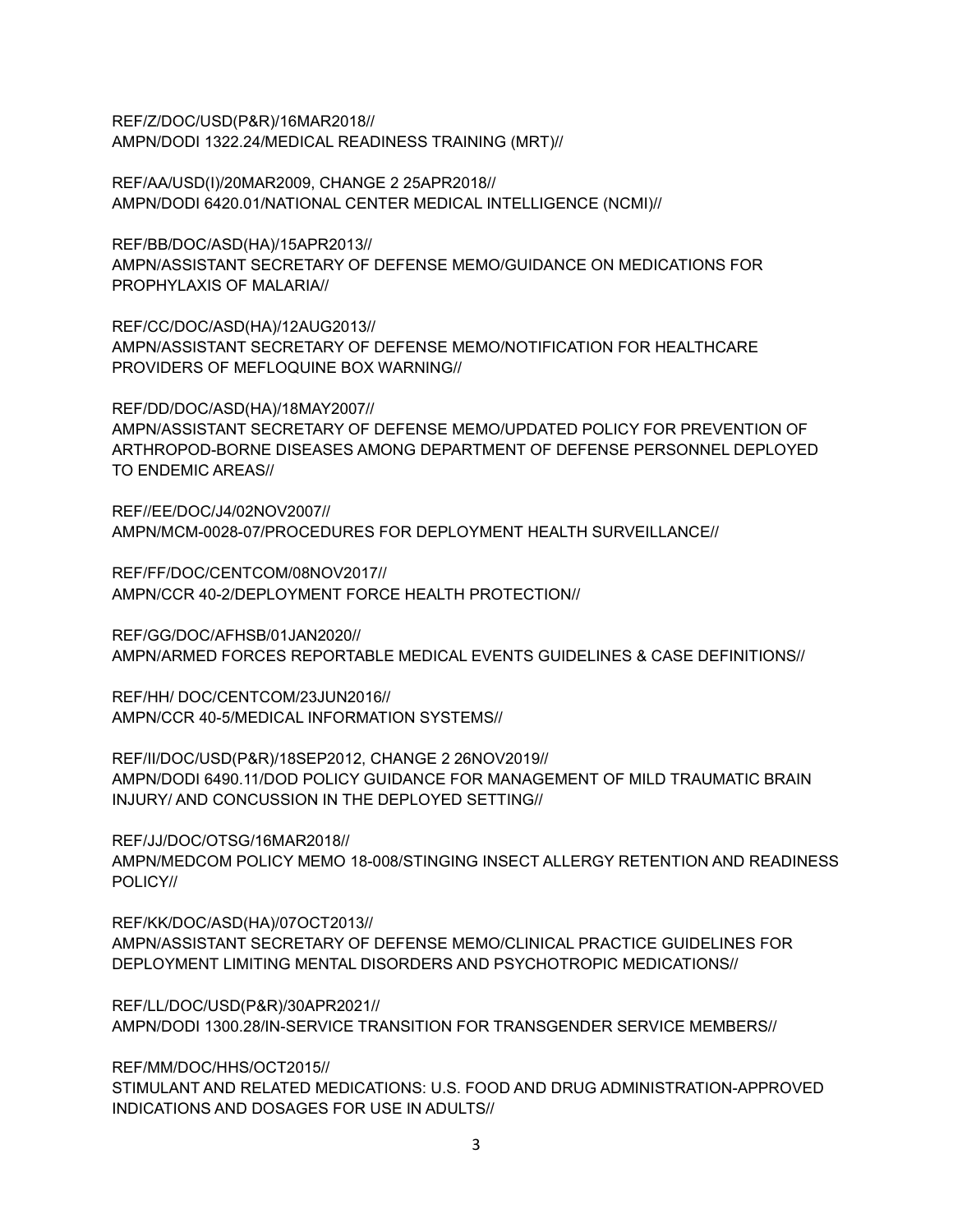REF/NN/DOC/HQ USAF/17JAN2019// AMPN/AFI 31-126/DOD MILITARY WORKING DOG (MWD) PROGRAM//

RMKS/1. (U) THIS IS MODIFICATION SIXTEEN TO USCENTCOM INDIVIDUAL PROTECTION AND INDIVIDUAL/UNIT DEPLOYMENT POLICY. IN SUMMARY, MODIFICATIONS HAVE BEEN MADE TO PARAGRAPH 15 FROM MOD FIFTEEN, REF B.

**1.A.** PARAGRAPH 15 REQUIRED CHANGES IN RESPONSE TO MODIFIED MITIGATION RELATED TO COVID-19 PANDEMIC; THEREFORE, IT IS BEING REPUBLISHED IN ITS ENTIRETY. AVAILABILITY OF FDA APPROVED COVID-19 VACCINATION, THAT SIGNIFICANTLY REDUCES RISK OF SEVERE COVID-19 ILLNESS, HAS ELIMINATED NEED FOR INCREASED DEPLOYMENT LIMITING MEDICAL CONDITION STANDARDS OUTLINED IN MOD 15. VACCINATION FOR COVID-19 IS REQUIRED PRIOR TO DEPLOYMENT TO THE USCENTCOM AOR PER 15.F.7. MOD 16 SUPERSEDES ALL PREVIOUS VERSIONS.

**1.B.** PARAGRAPH 15 OF REF A HAS BEEN REWRITTEN AS FOLLOWS:

## **15.A. DEFINITIONS.**

**15.A.1. DEPLOYMENT.** FOR MEDICAL PURPOSES, THE DEFINITION OF DEPLOYMENT IS TRAVEL TO OR THROUGH THE USCENTCOM AREA OF RESPONSIBILITY (AOR), WITH EXPECTED OR ACTUAL TIME IN COUNTRY (PHYSICALLY PRESENT, EXCLUDING IN-TRANSIT OR TRAVEL TIME) FOR A PERIOD OF GREATER THAN 30 DAYS, EXCLUDING SHIPBOARD OPERATIONS, AS DEFINED IN REF C.

**15.A.2. TEMPORARY DUTY (TDY).** TDY MISSIONS ARE THOSE MISSIONS WITH TIME IN COUNTRY OF 30 DAYS OR LESS.

**15.A.3. PERMANENT CHANGE OF STATION (PCS).** PCS PERSONNEL, INCLUDING EMBASSY PERSONNEL, WILL COORDINATE WITH THEIR RESPECTIVE SERVICE COMPONENT MEDICAL PERSONNEL FOR MEDICAL GUIDANCE AND REQUIREMENTS FOR PCS TO SPECIFIC COUNTRIES IN THE USCENTCOM AOR. AUTHORIZED DEPENDENTS MUST PROCESS THROUGH THE OVERSEAS SCREENING PROCESS AND EXCEPTIONAL FAMILY MEMBER PROGRAM (EFMP), IF REQUIRED. ALL PERSONNEL MUST BE CURRENT WITH ADVISORY COMMITTEE ON IMMUNIZATION PRACTICES (ACIP) IMMUNIZATION GUIDELINES AND DOD TRAVEL GUIDELINES. HOST NATION IMMUNIZATION AND MEDICAL SCREENING REQUIREMENTS APPLY. PORTIONS OF MOD 16 WILL APPLY AS DELINEATED IN TAB B.

**15.A.4**. **SHIPBOARD PERSONNEL.** ALL SHIPBOARD PERSONNEL WHO DEPLOY INTO THE AOR MUST HAVE CURRENT SEA DUTY SCREENING AND REMAIN FULLY MEDICALLY READY FOLLOWING ANNUAL PERIODIC HEALTH ASSESSMENT (PHA). DEPLOYMENT HEALTH ASSESSMENT PER 15.H APPLIES IF DEPLOYED TO OCONUS FOR GREATER THAN 30 DAYS WITH NON-FIXED U.S. MEDICAL TREATMENT FACILITIES (MTF).

**15.B. APPLICABILITY.** THIS MOD APPLIES TO U. S. MILITARY PERSONNEL, TO INCLUDE ACTIVATED RESERVE AND NATIONAL GUARD PERSONNEL, DOD CIVILIANS, DOD CONTRACTORS, DOD SUB-CONTRACTORS, VOLUNTEERS, AND THIRD COUNTRY NATIONALS (TCN) TRAVELING OR DEPLOYING TO THE CENTCOM AOR AND WORKING UNDER THE AUSPICES OF THE DOD. LOCAL NATIONALS (LN) WILL MEET THE MINIMAL MEDICAL STANDARDS ADDRESSED IN SECTION 15.C.1.F. MILITARY WORKING DOGS (MWD) AND CONTRACT WORKING DOGS (CWD) WILL MEET MINIMAL STANDARDS ADDRESSED IN SECTION 15.C.1.G.

**15.C. MEDICAL DEPLOYABILITY.** THE FINAL AUTHORITY FOR ENTRY INTO THE CENTCOM AOR RESTS WITH THE CENTCOM SURGEON AND MAY BE DELEGATED TO CENTCOM SERVICE COMPONENT SURGEONS. THE DEPLOYER'S MEDICAL EVALUATING ENTITY OR DEPLOYING PLATFORM OR COMMANDER ARE NOT AUTHORIZED TO WAIVE MEDICAL DEPLOYMENT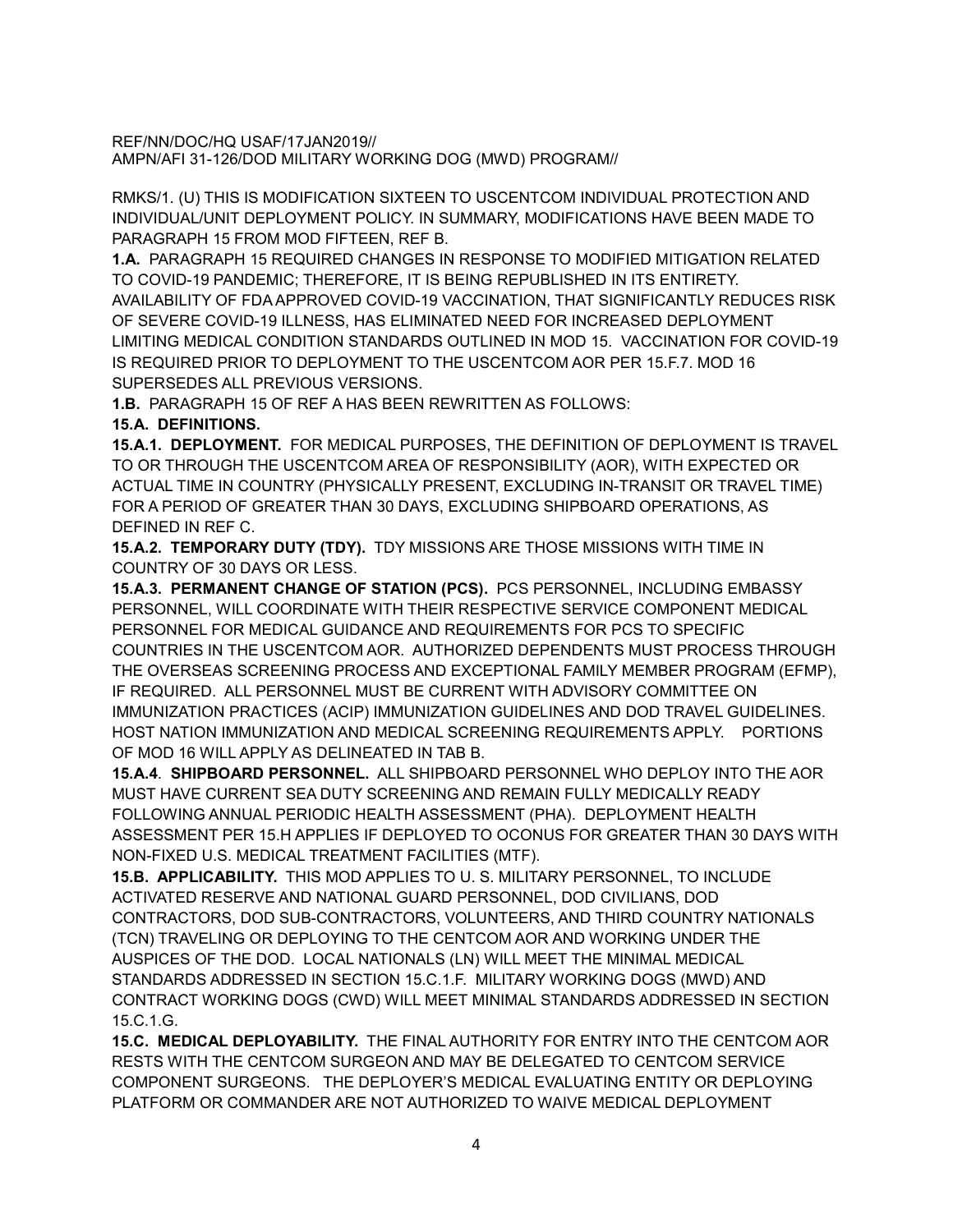STANDARDS. DEPLOYED HEALTH SERVICE SUPPORT INFRASTRUCTURE IS DESIGNED AND PRIORITIZED TO PROVIDE ACUTE AND EMERGENCY SUPPORT TO THE EXPEDITIONARY MISSION. ALL PERSONNEL (UNIFORMED SERVICE MEMBERS, GOVERNMENT CIVILIAN EMPLOYEES, VOLUNTEERS, DOD CONTRACTOR EMPLOYEES), CONTRACT WORKING DOGS (CWD) AND MWD TRAVELING TO THE CENTCOM AOR MUST MEET MEDICAL, DENTAL, AND BEHAVIORAL HEALTH FITNESS STANDARDS, AND BE REASONABLY EXPECTED TO REMAIN SO FOR THE DURATION OF THEIR DEPLOYMENT. INDIVIDUALS DEEMED UNABLE TO COMPLY WITH CENTCOM DEPLOYMENT REQUIREMENTS ARE DISQUALIFIED FOR DEPLOYMENT IAW SERVICE POLICY AND MOD 16. PERSONNEL FOUND TO BE MEDICALLY NON-DEPLOYABLE WHILE OUTSIDE OF THE CENTCOM AOR FOR ANY LENGTH OF TIME WILL NOT ENTER OR RE-ENTER THE THEATER UNTIL THE NON-DEPLOYABLE CONDITION IS COMPLETELY RESOLVED OR AN APPROVED WAIVER FROM A CENTCOM WAIVER AUTHORITY IS OBTAINED. SEE REF D, E, F, G, H. DOD CIVILIAN EMPLOYEES ARE COVERED BY THE REHABILITATION ACT OF 1973. AS SUCH, AN APPARENTLY DISQUALIFYING MEDICAL CONDITION NEVERTHELESS REQUIRES THAT AN INDIVIDUALIZED ASSESSMENT BE MADE TO DETERMINE WHETHER THE EMPLOYEE CAN PERFORM THE ESSENTIAL FUNCTIONS OF THEIR POSITION IN THE DEPLOYED ENVIRONMENT, WITH OR WITHOUT REASONABLE ACCOMMODATION, WITHOUT CAUSING UNDUE HARDSHIP. IN EVALUATING UNDUE HARDSHIP, THE NATURE OF THE ACCOMMODATION AND THE LOCATION OF THE DEPLOYMENT MUST BE CONSIDERED. FURTHER, THE EMPLOYEE'S MEDICAL CONDITION MUST NOT POSE A SUBSTANTIAL RISK OF SIGNIFICANT HARM TO THE EMPLOYEE OR OTHERS WHEN TAKING INTO ACCOUNT THE CONDITIONS OF THE RELEVANT DEPLOYED ENVIRONMENT. SEE REF I.

#### **15.C.1. MEDICAL FITNESS, INITIAL AND ANNUAL SCREENING.**

**15.C.1.A.** MEDICAL READINESS PROCESSING. THE MEDICAL SECTION OF THE DEPLOYMENT SCREENING SITE MAY PUBLISH GUIDANCE, IAW MOD16 AND SERVICE STANDARDS, TO ASSIST IN DETERMINING MEDICAL DEPLOYMENT FITNESS. DEPLOYING PERSONNEL MUST HAVE AN EVALUATION BY A MEDICAL PROVIDER TO DETERMINE IF THEY CAN SAFELY DEPLOY AND OBTAIN AN APPROVED WAIVER FOR ANY DISQUALIFYING MEDICAL CONDITION(S) FROM THE COMPONENT SURGEON OR CENTCOM SURGEON PRIOR TO DEPLOYING.

**15.C.1.B.** FITNESS INCLUDES, BUT IS NOT LIMITED TO, THE ABILITY TO ACCOMPLISH ALL REQUIRED TASKS AND DUTIES, BY SERVICE REQUIREMENTS OR DUTY POSITION, CONSIDERING THE ENVIRONMENTAL AND OPERATIONAL CONDITIONS OF THE DEPLOYED LOCATION. AT A MINIMUM, PERSONNEL MUST BE ABLE TO WEAR BALLISTIC, RESPIRATORY, SAFETY, CHEMICAL, AND BIOLOGICAL PERSONAL PROTECTIVE EQUIPMENT; USE REQUIRED PROPHYLACTIC MEDICATIONS; AND INGRESS/EGRESS IN EMERGENCY SITUATIONS WITH MINIMAL RISK TO THEMSELVES OR OTHERS.

**15.C.1.C.** EXAMINATION INTERVALS. AN EXAMINATION WITH ALL MEDICAL ISSUES AND REQUIREMENTS ADDRESSED WILL REMAIN VALID FOR A MAXIMUM OF 15 MONTHS FROM THE DATE OF THE PHYSICAL, OR 12 MONTHS FOLLOWING DEPLOYMENT, WHICHEVER IS FIRST. SEE TAB A AND REF D, J, K, L FOR FURTHER GUIDANCE. GOVERNMENT CIVILIAN EMPLOYEES, VOLUNTEERS, AND DOD CONTRACTOR PERSONNEL DEPLOYED FOR MULTIPLE OR EXTENDED TOURS OF MORE THAN 12 MONTHS MUST BE RE-EVALUATED FOR FITNESS TO STAY DEPLOYED. ANNUAL IN-THEATER RESCREENING MAY BE FOCUSED ON HEALTH CHANGES, VACCINATION CURRENCY, AND MONITORING OF EXISTING CONDITIONS RATHER THAN BEING COMPREHENSIVE, BUT SHOULD CONTINUE TO MEET ALL MEDICAL GUIDANCE AS PRESCRIBED IN MOD 16. UNLESS SPECIFICALLY OBLIGATED BY CONTRACTUAL ARRANGEMENT, EXPEDITIONARY MILITARY MEDICAL ASSETS ARE NOT TO BE USED FOR RE-EVALUATION OF CONTRACTORS TO STAY DEPLOYED. IF INDIVIDUALS ARE UNABLE TO ADEQUATELY COMPLETE THEIR MEDICAL SCREENING EVALUATION IN THE AOR, THEY SHOULD BE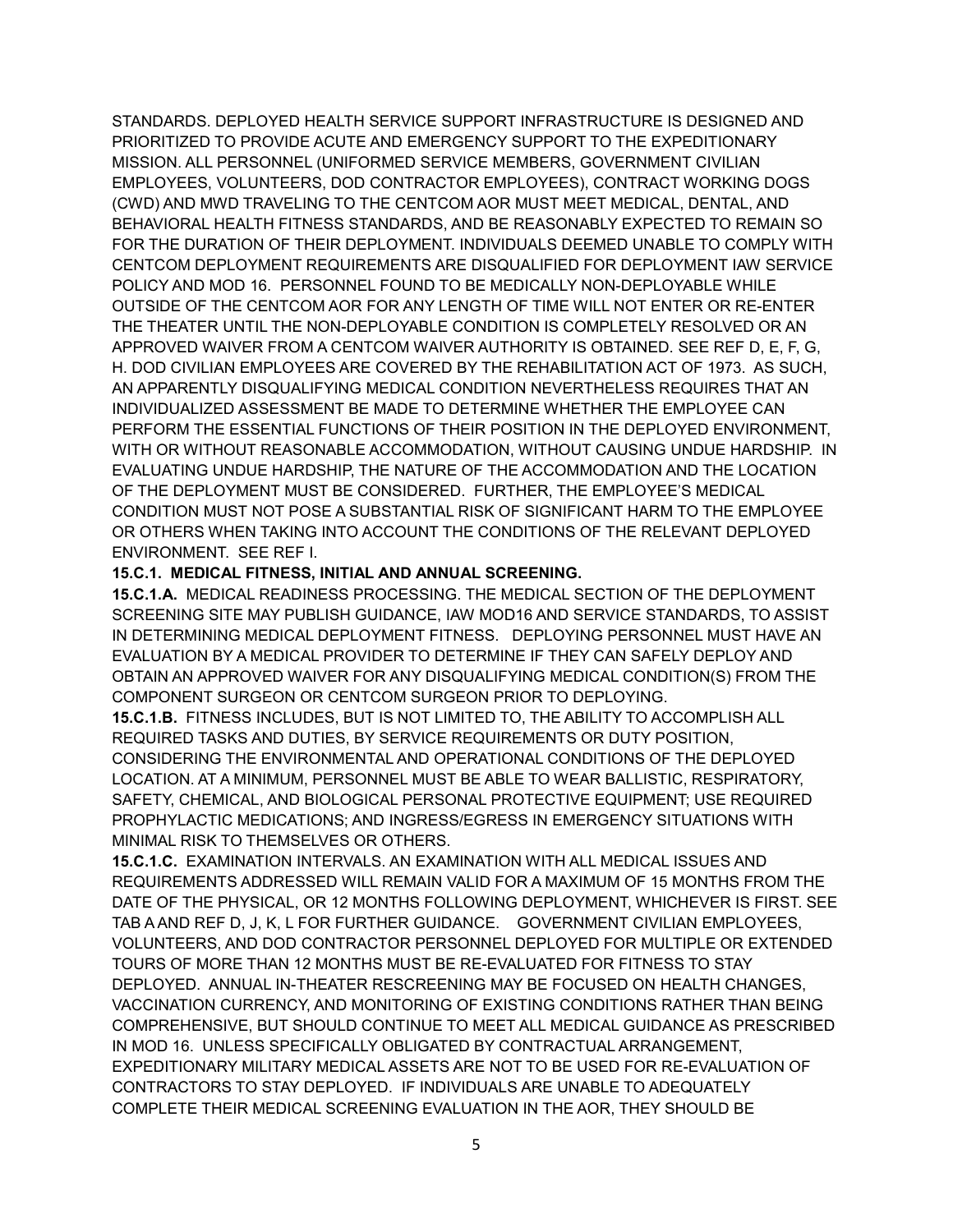REDEPLOYED TO ACCOMPLISH THIS YEARLY REQUIREMENT. PERIODIC HEALTH SURVEILLANCE REQUIREMENTS AND PRESCRIPTION NEEDS ASSESSMENTS SHOULD REMAIN CURRENT THROUGH THE DEPLOYMENT PERIOD.

**15.C.1.D.** SPECIALIZED GOVERNMENT CIVILIAN EMPLOYEES WHO MUST MEET SPECIFIC PHYSICAL STANDARDS (E.G., FIREFIGHTERS, SECURITY GUARDS, POLICE, AVIATORS, AVIATION CREW MEMBERS, AIR TRAFFIC CONTROLLERS, DIVERS, MARINE CRAFT OPERATORS, COMMERCIAL DRIVERS, ETC.) MUST MEET THOSE STANDARDS WITHOUT EXCEPTION, IN ADDITION TO BEING FOUND FIT FOR THE SPECIFIC DEPLOYMENT BY A MEDICAL AND DENTAL EVALUATION PRIOR TO DEPLOYMENT IAW MOD 16. CERTIFICATIONS MUST BE VALID AND RENEWED AS REQUIRED THROUGHOUT THE ENTIRETY OF THE DEPLOYMENT. IT IS UP TO THE INDIVIDUAL TO PLAN FOR AND RECERTIFY THEIR RESPECTIVE REQUIREMENTS. **15.C.1.E.** DOD CONTRACTOR EMPLOYEES MUST MEET STANDARDS OF FITNESS FOR DEPLOYMENT AND MUST BE DOCUMENTED TO BE FIT FOR THE PERFORMANCE OF THEIR DUTIES, WITHOUT LIMITATIONS, BY MEDICAL AND DENTAL EVALUATION PRIOR TO DEPLOYMENT IAW MOD 16. CONTRACTORS MUST COMPLY WITH REF J AND SPECIFICALLY ENCLOSURE 3 FOR MEDICAL REQUIREMENTS. EVALUATIONS SHOULD BE COMPLETED PRIOR TO ARRIVAL AT THE DEPLOYMENT PLATFORM.

**15.C.1.E.1.** PREDEPLOYMENT AND/OR TRAVEL MEDICINE SERVICES FOR CONTRACTOR EMPLOYEES, INCLUDING COMPLIANCE WITH IMMUNIZATION, DNA, AND PANOGRAPH REQUIREMENTS, EVALUATION OF FITNESS, AND ANNUAL SCREENING ARE THE RESPONSIBILITY OF THE CONTRACTING AGENCY PER THE CONTRACTUAL REQUIREMENTS. QUESTIONS SHOULD BE SUBMITTED TO THE SUPPORTED COMMAND'S CONTRACTING AND MEDICAL AUTHORITY. SEE TAB A AND REF J FOR FURTHER GUIDANCE.

**15.C.1.E.2.** ALL CONTRACTING AGENCIES ARE RESPONSIBLE FOR PROVIDING THE APPROPRIATE LEVEL OF MEDICAL SCREENING FOR THEIR EMPLOYEES. SCREENING MUST BE COMPLETED BY A MEDICAL PROVIDER LICENSED IN A COUNTRY WITH OVERSIGHT AND ACCOUNTABILITY OF THE MEDICAL PROFESSION, AND A COPY OF THE COMPLETED MEDICAL SCREENING DOCUMENTATION, IN ENGLISH, MUST BE MAINTAINED BY THE CONTRACTOR. DOCUMENTATION MAY BE REQUESTED BY BASE OPERATIONS CENTER PERSONNEL PRIOR TO ISSUANCE OF ACCESS BADGES AS WELL AS BY MEDICAL PERSONNEL FOR COMPLIANCE REVIEWS. INSTALLATION COMMANDERS, IN CONCERT WITH THEIR LOCAL MEDICAL ASSETS AND CONTRACTING REPRESENTATIVES, MAY CONDUCT QUALITY ASSURANCE AUDITS TO VERIFY THE VALIDITY OF MEDICAL SCREENINGS.

**15.C.1.E.3.** CONTRACTOR EXPENSE. IAW REF J, CONTRACTORS WILL PROVIDE PREDEPLOYMENT MEDICAL AND DENTAL EVALUATIONS. ANNUAL IN THEATER RESCREENING, IF REQUIRED, WILL BE AT CONTRACTOR EXPENSE. REQUIRED IMMUNIZATIONS OUTLINED IN THE FOREIGN CLEARANCE GUIDE [\(HTTPS://WWW.FCG.PENTAGON.MIL\)](https://www.fcg.pentagon.mil/) FOR THE COUNTRIES TO BE VISITED, AS WELL AS THOSE OUTLINED IN PARAGRAPH 15.F. OF THIS MOD, WILL BE DONE AT CONTRACTOR EXPENSE. THE SOLE EXCEPTION TO THIS POLICY IS ANTHRAX VACCINE, WHICH WILL BE PROVIDED AT MILITARY EXPENSE. SEE REF C, J, O. A DISQUALIFYING MEDICAL CONDITION, AS DETERMINED BY AN IN-THEATER QUALIFIED MEDICAL PROVIDER, WILL BE IMMEDIATELY REPORTED TO THE CONTRACTOR EMPLOYEE'S CONTRACTING OFFICER WITH A RECOMMENDATION THAT THE CONTRACTOR BE IMMEDIATELY REDEPLOYED AND REPLACED AT CONTRACTOR EXPENSE UNLESS AN APPROVED WAIVER IS OBTAINED. ALL THE ABOVE EXPENSES WILL BE COVERED BY THE CONTRACTOR UNLESS OTHERWISE SPECIFIED IN THE CONTRACT.

**15.C.1.F.** LN AND TCN EMPLOYEES. MINIMUM SCREENING REQUIREMENTS ARE: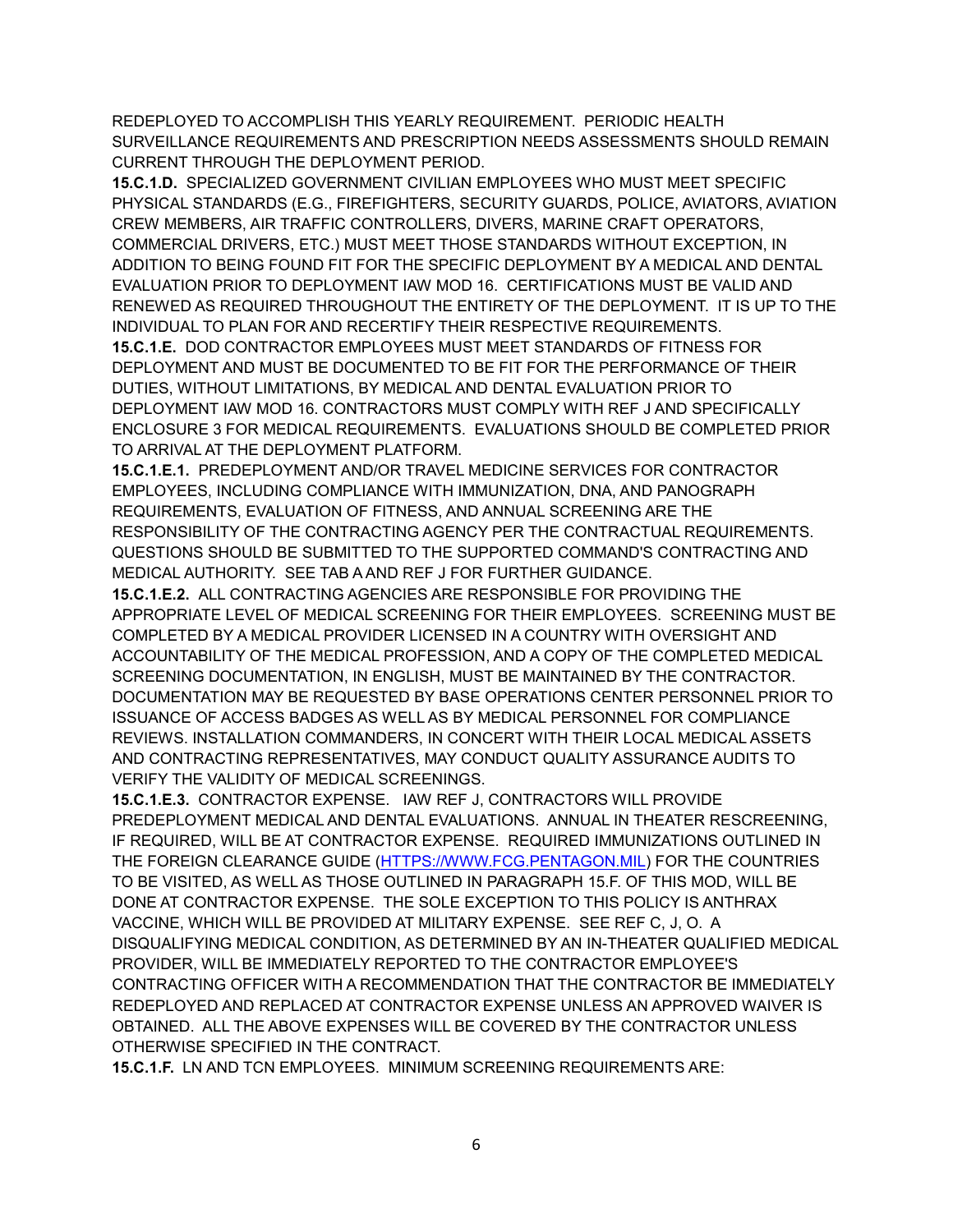**15.C.1.F.1.** PRE-EMPLOYMENT AND ANNUAL MEDICAL SCREENING OF LN AND TCN EMPLOYEES IS NOT TO BE PERFORMED IN MILITARY MTFS. LOCAL CONTRACTING AGENCIES MUST KEEP DOCUMENTATION FROM ALL REQUIREMENTS LISTED IN PARA. 15.C.1.E.1.

**15.C.1.F.2.** ALL LN AND TCN EMPLOYEES WHOSE JOB REQUIRES CLOSE OR FREQUENT CONTACT WITH NON-LN/TCN PERSONNEL (E.G., DINING FACILITY WORKERS, SECURITY PERSONNEL, INTERPRETERS, ETC.) MUST BE SCREENED FOR TUBERCULOSIS (TB) USING AN ANNUAL SYMPTOM SCREEN. A TUBERCULIN SKIN TEST (TST) IS UNRELIABLE AS A STAND-ALONE SCREENING TEST FOR TB DISEASE IN LN/TCN PERSONNEL AND SHOULD NOT BE USED. SPECIFIC QUESTIONS REGARDING APPROPRIATE SCREENING OF DETAINEES, PRISON GUARDS AND OTHER HIGHER RISK POPULATIONS SHOULD BE REFERRED TO THE THEATER PREVENTIVE MEDICINE CONSULTANT THROUGH UNIT MEDICAL PERSONNEL.

**15.C.1.F.3.** LN AND TCN EMPLOYEES INVOLVED IN FOOD SERVICE, WATER, AND ICE PRODUCTION MUST BE SCREENED ANNUALLY FOR SIGNS AND SYMPTOMS OF INFECTIOUS DISEASE. CONTRACTORS MUST ENSURE EMPLOYEES RECEIVE TYPHOID AND HEPATITIS A VACCINATIONS AND THIS INFORMATION MUST BE DOCUMENTED IN THE EMPLOYEES' MEDICAL RECORD / SCREENING DOCUMENTATION.

**15.C.1.F.4.** FURTHER GUIDANCE REGARDING MEDICAL SUITABILITY OR FORCE HEALTH PROTECTION MAY BE PROVIDED BY THE LOCAL TASK FORCE COMMANDER OR EQUIVALENT IN CONSULTATION WITH THEIR MILITARY MEDICAL ASSETS.

**15.C.1.G. WORKING DOGS.** ONLY THOSE ANIMALS FORMALLY CLASSIFIED AS A MILITARY WORKING DOG (MWD) OR CONTRACT WORKING DOG (CWD), AND DEPLOYED WITH APPROPRIATE HANDLERS FOR A SPECIFIC PURPOSE, ARE AUTHORIZED. ENSURE APPROPRIATE KENNELING, VETERINARY SUPPORT, AND FOOD PRIOR TO DEPLOYMENT. MWD DEPLOYING TO THE CENTCOM AOR MUST MEET THE FOLLOWING REQUIREMENTS. **15.C.1.G.1.** MWDS/CWDS ARE SUBJECT TO THE IMPORT REQUIREMENTS OF THE COUNTRIES TO WHICH THEY TRAVEL. REQUIREMENTS ARE SUBJECT TO CHANGE WITHOUT OFFICIAL

NOTICE TO DOD. VETERINARY CORPS OFFICERS (VCOS) RESPONSIBLE TO PREPARE DOGS FOR DEPLOYMENT WILL REVIEW HOST NATION IMPORT REQUIREMENTS FOR ANY COUNTRIES THE MWDS/CWDS MAY TRAVEL TO, OR TRANSIT THROUGH, TO ENSURE ASSOCIATED REQUIREMENTS ARE MET.

**15.C.1.G.2.** ONLY MWDS/CWDS ASSIGNED DEPLOYMENT CATEGORY 1 WILL DEPLOY INTO THE CENTCOM AOR. MWDS/CWDS ASSIGNED CATEGORIES 2-4 ARE ONLY AUTHORIZED TO DEPLOY INTO THE CENTCOM AOR AFTER RECEIVING A MEDICAL WAIVER FROM THE ARCENT VCO. MWD/CWD DEPLOYMENT CATEGORIES ARE DEFINED IN PARA 2.15 OF REF NN. **15.C.1.G.3.** MWD DEPLOYING TO THE CENTCOM AOR MUST MEET THE FOLLOWING REQUIREMENTS.

**15.C.1.G.3.A.** BE IMPLANTED WITH A EUROPEAN UNION (EU) APPROVED 15 DIGIT ISO 11784/11785-307 COMPLIANT MICROCHIP.

**15.C.1.G.3.B.** CURRENT ON RABIES AND DISTEMPER/ADENO/PARVOVIRU (DAP) AND LEPTOSPIROSIS VACCINES, GIVEN WITHIN 2 MONTHS OF DEPLOYMENT.

**15.C.1.G.3.C.** THE RED SEMI-ANNUAL PHYSICAL EXAMINATION (RSAPE) WITH ALL NECESSARY LABORATORY TESTS COMPLETED PERFORMED PRIOR TO TRAVEL, AS WELL AS 4DX SNAP TESTS FOR DIROFILARIA AND TICK BORNE DISEASES, AND DETAILED ANESTHETIZED ORAL 313 EXAM TO INCLUDE ALL TEETH.

**15.C.1.G.3.D.** FLUORESCENT ANTIBODY VIRUS NEUTRALIZATION (FAVN) TITERS ARE REQUIRED FOR ANY WORKING DOG THAT IS TRAVELING FROM A GULF STATE (EXCLUDING BAHRAIN) THROUGH EUROPE. VCOS WILL ENSURE THE MOST RECENT FAVN IS SUFFICIENT (> 0.5 IU/ML), LINKED TO THEIR 15 DIGIT ISO MICROCHIP, AND THEIR RABIES VACCINE COVERAGE HAS NEVER LAPSED SINCE THE FAVN WAS PERFORMED.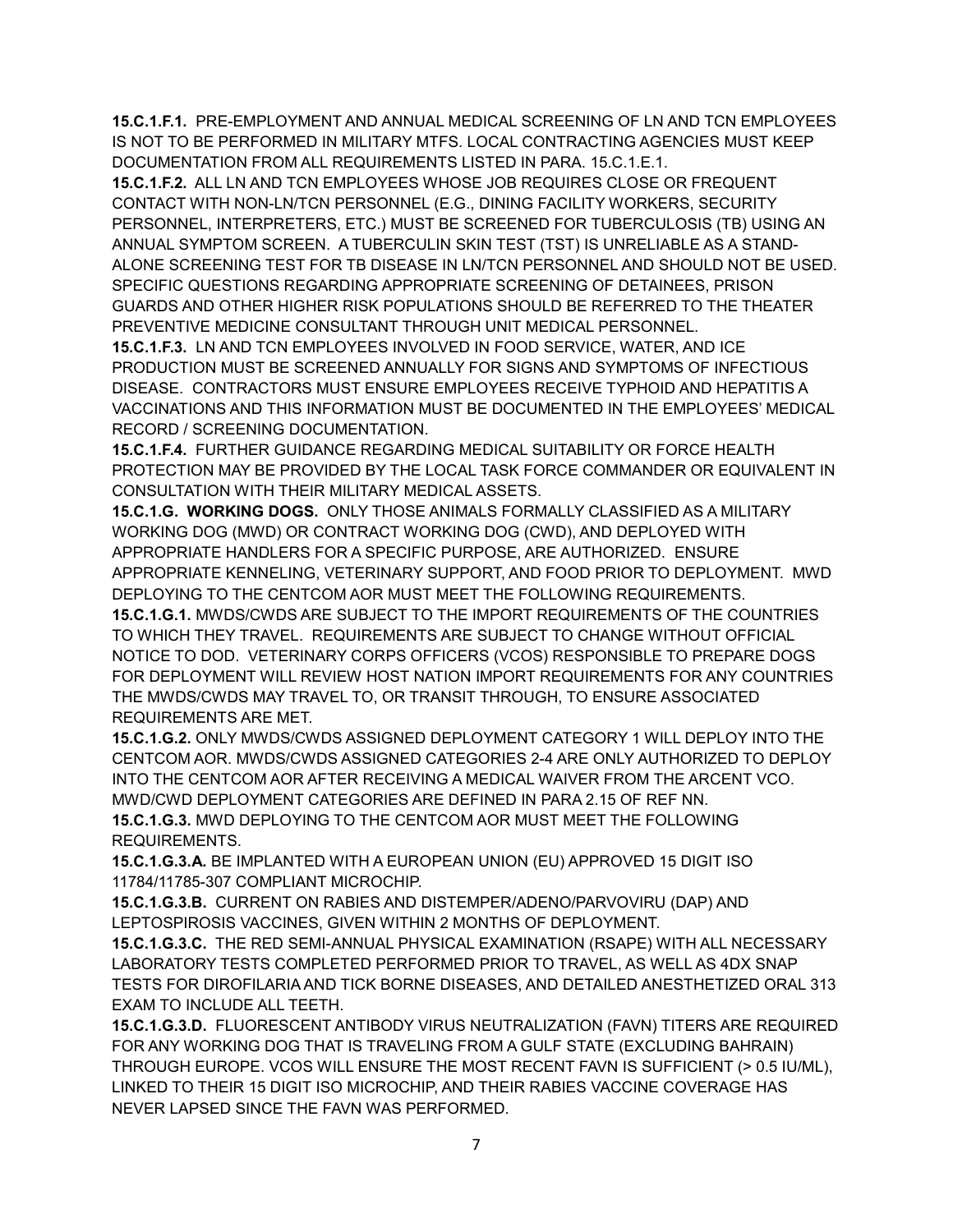**15.C.1.G.3.E.** ANY WORKING DOG DEPLOYING TO THE CENTCOM AOR WILL ARRIVE WITH, AT MINIMUM, THEIR TOUR'S WORTH OF ALL NECESSARY PRESCRIPTION MEDICATIONS, IN ADDITION TO HEARTGUARD AND FLEA AND TICK CONTROL (INCLUDING ADVANTIX AND SCALIBOR/SERESTO COLLARS). DOGS THAT MAY GO TO EGYPT REQUIRE PRAZIQUANTEL FOR THE COUNTRY'S TAPEWORM TREATMENT REQUIREMENT.

**15.C.1.G.3.F.** WORKING DOGS WITH A HISTORY OF HEAT INJURY ARE INELIGIBLE TO DEPLOY TO THE CENTCOM AOR.

**15.C.2. UNFIT PERSONNEL.** CASES OF IN-THEATER/DEPLOYED PERSONNEL IDENTIFIED AS UNFIT, IAW THIS MOD 16, DUE TO CONDITIONS THAT EXISTED PRIOR TO DEPLOYMENT WILL BE FORWARDED TO THE APPROPRIATE COMPONENT SURGEON FOR DETERMINATION REGARDING POTENTIAL MEDICAL WAIVER OR REDEPLOYMENT. FINDINGS/ACTIONS WILL BE FORWARDED TO THE CENTCOM SURGEON AT [CENTCOM.MACDILL.CENTCOM-HQ.MBX.CCSG-](mailto:CENTCOM.MACDILL.CENTCOM-HQ.MBX.CCSG-WAIVER@MAIL.MIL)[WAIVER@MAIL.MIL.](mailto:CENTCOM.MACDILL.CENTCOM-HQ.MBX.CCSG-WAIVER@MAIL.MIL)

#### **15.C.3. MEDICAL WAIVERS.**

**15.C.3.A.** MEDICAL WAIVER APPROVAL AUTHORITY.

**15.C.3.A.1.** MEDICAL WAIVER APPROVAL AUTHORITY LIES AT THE COMBATANT COMMAND SURGEON LEVEL IAW REF I, K, M, AND IS DELEGATED TO THE USCENTCOM COMPONENT SURGEONS FOR ALL DEPLOYING PERSONNEL WITHIN THEIR RESPECTIVE COMPONENT FOR ALL HEALTH CONDITIONS, EXCLUDING BEHAVIORAL HEALTH CONDITIONS, WITH THE EXCEPTION OF ISOLATED SUBSTANCE USE DISORDERS (SUD) AND ISSUES. BEHAVIORAL HEALTH WAIVERS ARE INITIALLY EVALUATED BY THE RESPECTIVE SERVICE COMPONENT, AND MAY BE REFUSED AT THAT LEVEL. SUD MAY BE DISPOSITIONED BY THE SERVICE COMPONENT, HOWEVER APPROVAL AUTHORITY FOR ALL OTHER BH CONDITIONS RESIDES WITH THE CENTCOM SURGEON. MWD/CWD WAIVERS WILL BE EVALUATED BY THE ARCENT VETERINARY CORPS OFFICER (VCO). SENDING UNIT COMMANDER OR DESIGNEE ENDORSEMENT OF UNIFORMED SERVICE MEMBER WAIVERS IS REQUIRED PRIOR TO SUBMISSION IN ORDER TO ENSURE COMMAND AWARENESS.

**15.C.3.A.2.** CONTRACTORS' AND SUB CONTRACTORS' RESPECTIVE SERVICE AFFILIATION IS DETERMINED BY THE 'CONTRACTOR ISSUING AGENCY' BLOCK ON THEIR 'LETTER OF AUTHORIZATION', AND WAIVERS SHOULD BE SENT TO THE APPROPRIATE SERVICE COMPONENT WAIVER AUTHORITY. SEE SECTION 15.C.3.C. THE CENTCOM SURGEON IS THE WAIVER AUTHORITY FOR DOD CIVILIANS, CONTRACTORS, AND ORGANIZATIONS, SUCH AS DEFENSE INTELLIGENCE AGENCY, AMERICAN RED CROSS, ETC., WHO ARE NOT DIRECTLY ASSOCIATED WITH A PARTICULAR CENTCOM COMPONENT.

**15.C.3.A.3.** AN INDIVIDUAL MAY BE MEDICALLY DISQUALIFIED BY THE LOCAL MEDICAL AUTHORITY OR CHAIN OF COMMAND. AN INDIVIDUALIZED ASSESSMENT IS STILL REQUIRED FOR DOD. SEE PARA. 15.C AND REF I. AUTHORITY TO APPROVE DEPLOYMENT OF ANY PERSON (UNIFORMED OR CIVILIAN) WITH DISQUALIFYING MEDICAL CONDITIONS LIES SOLELY WITH THE CENTCOM SURGEON AND THE CENTCOM SERVICE COMPONENT SURGEONS WHO HAVE BEEN DELEGATED THIS AUTHORITY BY THE CENTCOM SURGEON.

**15.C.3.B.** WAIVER PROCESS. IF A MEDICAL WAIVER IS DESIRED, LOCAL MEDICAL PERSONNEL WILL INFORM THE NON-DEPLOYABLE INDIVIDUAL AND THE UNIT COMMAND/SUPERVISOR ABOUT THE WAIVER PROCESS AS FOLLOWS.

**15.C.3.B.1.** AUTHORIZED AGENTS (LOCAL MEDICAL PROVIDER, COMMANDER/SUPERVISOR, REPRESENTATIVE) WILL FORWARD A COMPLETED MEDICAL WAIVER REQUEST FORM (TAB C), TO BE ADJUDICATED BY THE APPROPRIATE SURGEON IAW PARAGRAPH 15.C.3.C. ADJUDICATION WILL ACCOUNT FOR SPECIFIC MEDICAL SUPPORT CAPABILITIES IN THE LOCAL REGION OF THE AOR, INCLUDING POSSIBLE MEDICATION UNAVAILABILITY. WAIVER SUBMISSION BY OR THROUGH A MEDICAL AUTHORITY IS STRONGLY ENCOURAGED TO AVOID UNNECESSARY ADJUDICATION DELAYS DUE TO INCOMPLETE INFORMATION. THE CASE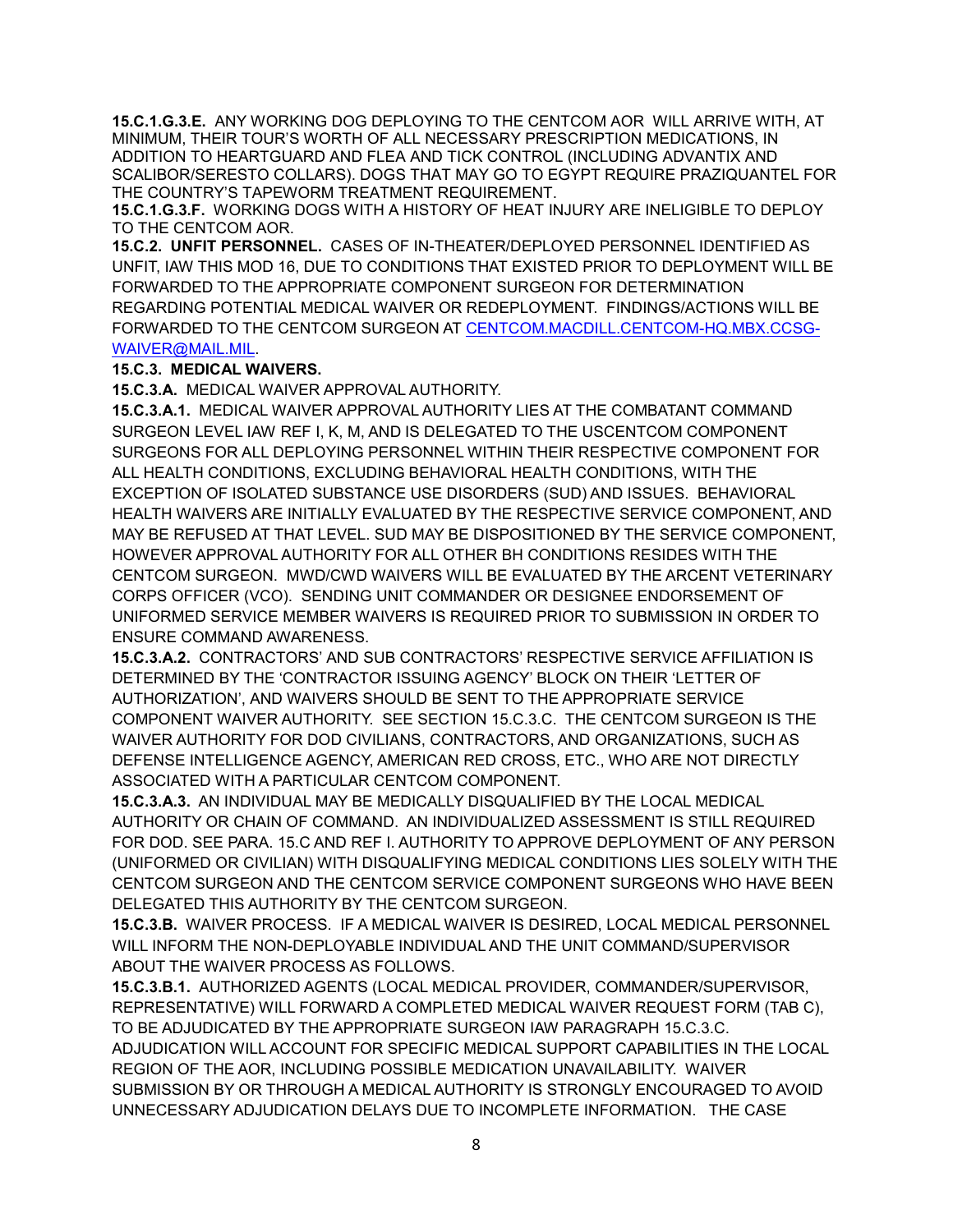SUMMARY PORTION OF THE WAIVER SHOULD INCLUDE A SYNOPSIS OF THE CONCERNING CONDITION(S) AND ALL SUPPORTING DOCUMENTATION TO INCLUDE THE PROVIDER'S ASSESSMENT OF ABILITY TO DEPLOY.

**15.C.3.B.2.** THE SIGNED WAIVER WILL BE RETURNED TO THE REQUEST ORIGINATOR FOR INCLUSION IN THE PATIENT'S DEPLOYMENT MEDICAL RECORD AND THE ELECTRONIC MEDICAL RECORD (EMR). DISAPPROVALS MUST BE DOCUMENTED AND SHOULD NOT BE GIVEN TELEPHONICALLY.

**15.C.3.B.3.** A CENTCOM WAIVER DOES NOT PRECLUDE THE NEED FOR SERVICE-SPECIFIC MEDICAL WAIVERS (E.G., SMALL ARMS WAIVERS) OR OCCUPATIONAL MEDICAL WAIVERS (E.G., AVIATORS, COMMERCIAL TRUCK DRIVERS, ETC.) IF REQUIRED.

**15.C.3.B.4.** APPEAL PROCESS. IF THE SENDING UNIT DISAGREES WITH THE COMPONENT SURGEON'S DECISION, AN APPEAL MAY BE SUBMITTED TO THE CENTCOM SURGEON. IF THE DISAGREEMENT IS WITH THE CENTCOM SURGEON'S DECISION, AN APPEAL MAY BE COORDINATED WITH THE INDIVIDUAL'S CHAIN OF COMMAND, THROUGH THE CENTCOM SURGEON, TO THE CENTCOM CHIEF OF STAFF FOR EXEMPTION TO POLICY CONSIDERATION. **15.C.3.B.5.** WAIVERS ARE APPROVED FOR A MAXIMUM OF 15 MONTHS OR FOR THE TIMEFRAME SPECIFIED ON THE WAIVER (TAB C). WAIVER COVERAGE BEGINS ON THE DATE OF THE INITIAL DEPLOYMENT.

**15.C.3.B.6.** WAIVERS MAY BE APPROVED, AT THE WAIVER AUTHORITY'S SOLE DISCRETION, FOR PERIODS OF TIME (E.G. 90 DAYS) SHORTER THAN THE SCHEDULED DEPLOYMENT DURATION IN ORDER TO REQUIRE REASSESSMENT OF A MEDICAL CONDITION. SUCH WAIVERS WILL INCLUDE RESUBMISSION INSTRUCTIONS. ALL LABS, ASSESSMENTS, ETC. REQUIRED FOR RESUBMISSION ARE THE RESPONSIBILITY OF THE EMPLOYEE TO OBTAIN AND SUBMIT. **15.C.3.B.7.** ALL ADJUDICATING SURGEONS WILL MAINTAIN A WAIVER DATABASE AND RECORD ALL WAIVER REQUESTS.

**15.C.3.B.8.** RECOMMEND ALL INITIAL WAIVER REQUESTS BE SUBMITTED AT LEAST, BUT NOT EARLIER THAN 60 DAYS PRIOR TO PLANNED DEPARTURE.

**15.C.3.C. CONTACTS FOR WAIVERS**

**15.C.3.C.1. CENTCOM SURGEON**.

[CENTCOM.MACDILL.CENTCOM-HQ.MBX.CCSG-WAIVER@MAIL.MIL](mailto:CENTCOM.MACDILL.CENTCOM-HQ.MBX.CCSG-WAIVER@MAIL.MIL) ;

CML: 813.529.0361; DSN: 312.529.0361

**15.C.3.C.2. AFCENT SURGEON**. [SG.SHAW@AFCENT.AF.MIL;](mailto:SG.SHAW@AFCENT.AF.MIL)

CML: 803.717.7101; DSN: 313.717.7101

**15.C.3.C.3. ARCENT SURGEON**. [USARMY.SHAW.USARCENT.MBX.SURG-WAIVER@ARMY.MIL;](mailto:USARMY.SHAW.USARCENT.MBX.SURG-WAIVER@ARMY.MIL) CML: 803.885.7946; DSN: 312.889.7946

**15.C.3.C.4. MARCENT SURGEON**. [USMARCENT.WAIVER@USMC.MIL;](mailto:usmarcent.waiver@usmc.mil)

CML: 813.827.7175; DSN: 312.651.7175

**15.C.3.C.5. NAVCENT SURGEON**. [CUSNC.MEDWAIVERS@ME.NAVY.MIL;](mailto:CUSNC.MEDWAIVERS@ME.NAVY.MIL)

CML: 011.973.1785.4558; DSN: 318.439.4558

**15.C.3.C.6. SOCCENT SURGEON**. [SOCCENT.SG@SOCOM.MIL;](mailto:SOCCENT.SG@SOCOM.MIL)

CML: 813.828.7351; DSN: 312.968.7351

## **15.D. PHARMACY.**

**15.D.1. SUPPLY.** PERSONNEL WHO REQUIRE MEDICATION, REGARDLESS OF WAIVER NEED, AND WHO ARE DEPLOYING TO THE CENTCOM AOR WILL DEPLOY WITH NO LESS THAN A 180 DAY SUPPLY (OR APPROPRIATE AMOUNT FOR SHORTER DEPLOYMENTS) OF THEIR MAINTENANCE MEDICATIONS WITH ARRANGEMENTS TO OBTAIN A SUFFICIENT SUPPLY TO COVER THE REMAINDER OF THE DEPLOYMENT USING A FOLLOW-ON REFILL PRESCRIPTION. TRICARE ELIGIBLE PERSONNEL WILL OBTAIN FOLLOW-ON REFILL PRESCRIPTIONS FROM THE TRICARE MAIL ORDER PHARMACY (TMOP) DEPLOYED PRESCRIPTION PROGRAM (DPP) OR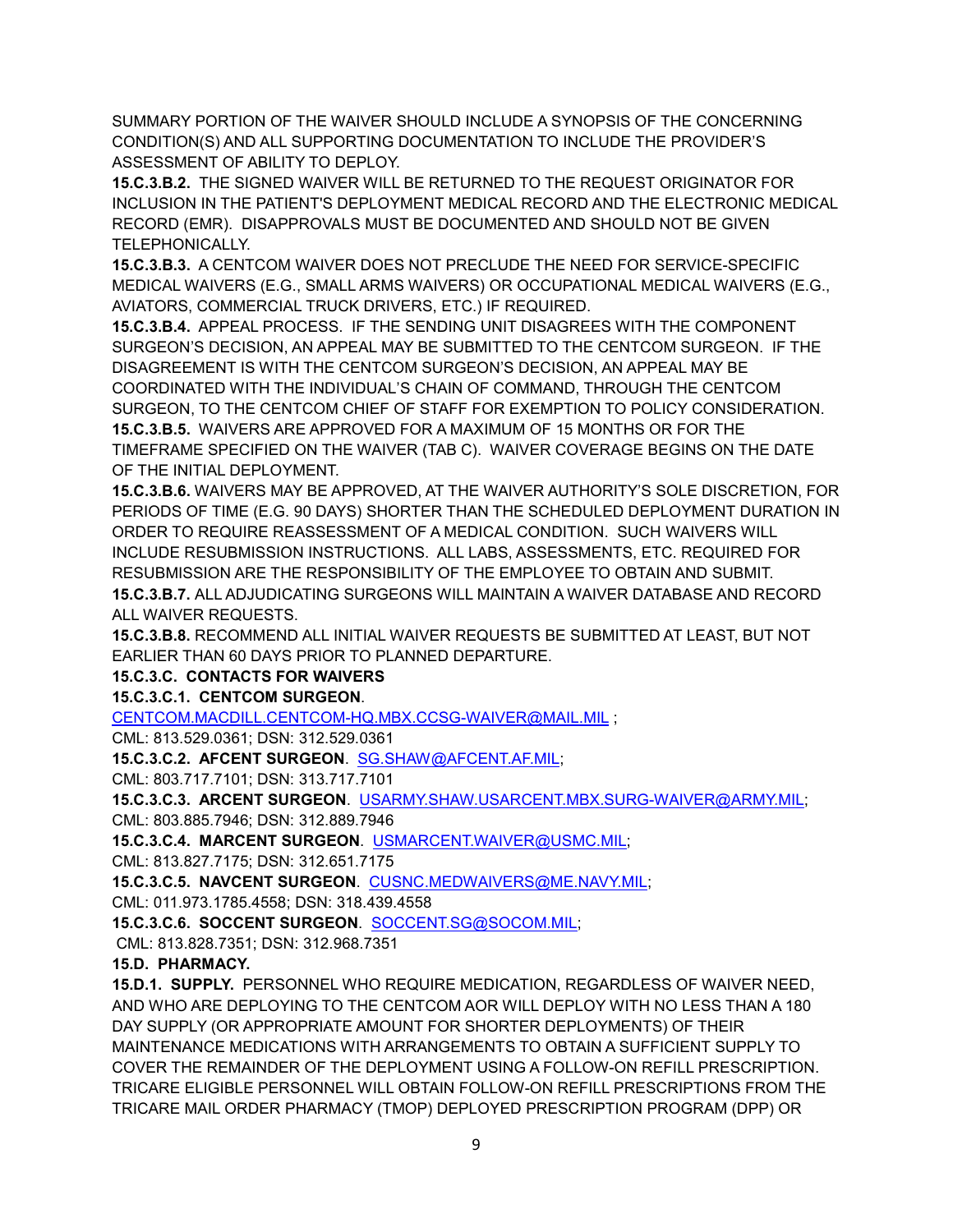EXPRESS SCRIPTS. INFORMATION ON THIS PROGRAM MAY BE FOUND AT [HTTPS://WWW.EXPRESS-SCRIPTS.COM/TRICARE/TOOLS/DEPLOYEDRX.SHTML](https://www.express-scripts.com/TRICARE/tools/deployedrx.shtml) . THOSE

ELIGIBLE FOR TMOP WILL COMPLETE ON-LINE ENROLLMENT AND REGISTRATION PRIOR TO DEPLOYMENT. IT IS THE PATIENTS RESPONSIBILITY TO PROVIDE A FOLLOW-ON PRESCRIPTION (DAY 180+ OR DAY 90+) TO TMOP PRIOR TO DEPLOYMENT. PHARMACIES AND MTFS IN THE AOR WILL NOT BE USED FOR MEDICATION RESUPPLY.

**15.D.2. EXCEPTIONS.** EXCEPTIONS TO THE 180 DAY PRESCRIPTION QUANTITY REQUIREMENT INCLUDE:

**15.D.2.A.** PERSONNEL REQUIRING MALARIA CHEMOPROPHYLACTIC MEDICATIONS (DOXYCYCLINE, ATOVAQUONE/PROGUANIL, ETC.) WILL DEPLOY WITH EITHER ENOUGH MEDICATION FOR THEIR ENTIRE DEPLOYMENT OR WITH ENOUGH TO COVER APPROXIMATELY HALF OF THE DEPLOYMENT WITH PLANS TO RECEIVE THE REMAINDER OF THEIR MEDICATION IN THEATER (EXCLUDING PRIMAQUINE FOR TERMINAL PROPHYLAXIS) BASED ON UNIT PREFERENCE. UNITS WILL DISTRIBUTE TERMINAL PROPHYLAXIS UPON REDEPLOYMENT. THE DEPLOYMENT PERIOD WILL INCLUDE AN ADDITIONAL 28 DAYS AFTER LEAVING THE MALARIA RISK AREA (FOR DOXYCYCLINE) OR 7 DAYS (FOR ATOVAQUONE/PROGUANIL ) TO ACCOUNT FOR REQUIRED PRIMARY PROPHYLAXIS. TERMINAL PROPHYLAXIS WITH PRIMAQUINE FOR 14 DAYS SHOULD BEGIN ONCE THE INDIVIDUAL MEMBER HAS LEFT THE AREA OF MALARIA RISK. **15.D.2.B.** PSYCHOTROPIC MEDICATION MAY BE DISPENSED FOR UP TO A 180 DAY SUPPLY WITH NO REFILL.

**15.D.2.B.1.** THE PROVIDER MAY PRESCRIBE A LIMITED QUANTITY (I.E., AT LEAST A 90 DAY SUPPLY) WITH NO REFILLS TO FACILITATE CLINICAL FOLLOW-UP IN THEATER. **15.D.2.B.2.** PSYCHOTROPIC MEDICATIONS AUTHORIZED FOR UP TO A 180 DAYS SUPPLY INCLUDE, BUT ARE NOT LIMITED TO; ANTI-DEPRESSANTS, ANTI-ANXIETY (NON CONTROLLED SUBSTANCES), NON-CLASS 2 (CII) STIMULANTS, AND ANTI-SEIZURE MEDICATIONS USED FOR MOOD DISORDERS. THIS TERM ALSO ENCOMPASSES THE GENERIC EQUIVALENTS OF THE ABOVE MEDICATION CATEGORIES WHEN USED FOR NON-PSYCHOTROPIC INDICATIONS. **15.D.2.C.** ALL DRUG ENFORCEMENT AGENCY (DEA) CONTROLLED SUBSTANCES (SCHEDULE I-V) ARE LIMITED TO A 90 DAY SUPPLY WITH NO REFILLS. AN APPROVED WAIVER MUST BE OBTAINED FROM THE CENTCOM WAIVER AUTHORITY PRIOR TO DEPLOYMENT, AND IS REQUIRED FOR ALL RENEWALS. ALL RENEWALS WILL BE COMPLETED VIA TMOP, WHICH REQUIRES A WAIVER COPY. ALL SCHEDULE II MEDICATIONS REQUIRE A HARDCOPY PRESCRIPTION MAILED TO TMOP. SCHEDULE III-IV CAN BE SUBMITTED ELECTRONICALLY TO TMOP. SUBMISSION OF A DEA CONTROLLED SUBSTANCE TO TMOP REQUIRES AN INDIVIDUAL PROVIDER DEA NUMBER.

**15.D.3. DEPLOYMENT MEDICATION ANALYSIS AND REPORTING TOOL (DMART).** SOLDIER READINESS PROCESSING (SRP) AND OTHER DEPLOYMENT PLATFORM PROVIDER/PHARMACY AND UNIT MEDICAL OFFICER PERSONNEL WILL MAXIMIZE THE USE OF THE DEPLOYMENT MEDICATION ANALYSIS AND REPORTING TOOL (DMART) TO SCREEN DEPLOYING PERSONNEL FOR HIGH-RISK MEDICATIONS, AS WELL AS TO IDENTIFY MEDICATIONS WHICH ARE TEMPERATURE-SENSITIVE, OVER THE COUNTER (FOR SITUATIONAL AWARENESS REGARDING MEDICATION INTERACTION), OR NOT AVAILABLE ON THE CENTCOM FORMULARY AND/OR THROUGH THE TMOP/DPP. CONTACT THE DHA PHARMACY ANALYTICS SUPPORT SECTION AT 1.866.275.4732 OR DHA.JBSA.PHARMACY-OPS.MBX.PASS-DMT@MAIL.MIL FOR INFORMATION ON HOW TO OBTAIN A DMART REPORT. INFORMATION REGARDING DMART AS WELL AS THE CENTCOM FORMULARY CAN BE FOUND AT THE HEALTH.MIL WEBSITE AT: [HTTPS://HEALTH.MIL/ABOUT-MHS/OASDHA/DEFENSE-HEALTH-](https://health.mil/About-MHS/OASDHA/Defense-Health-Agency/Operations/Pharmacy-Division/POD-Analytics-Support/D-MART)

[AGENCY/OPERATIONS/PHARMACY-DIVISION/POD-ANALYTICS-SUPPORT/D-MART](https://health.mil/About-MHS/OASDHA/Defense-Health-Agency/Operations/Pharmacy-Division/POD-Analytics-Support/D-MART) THE CURRENT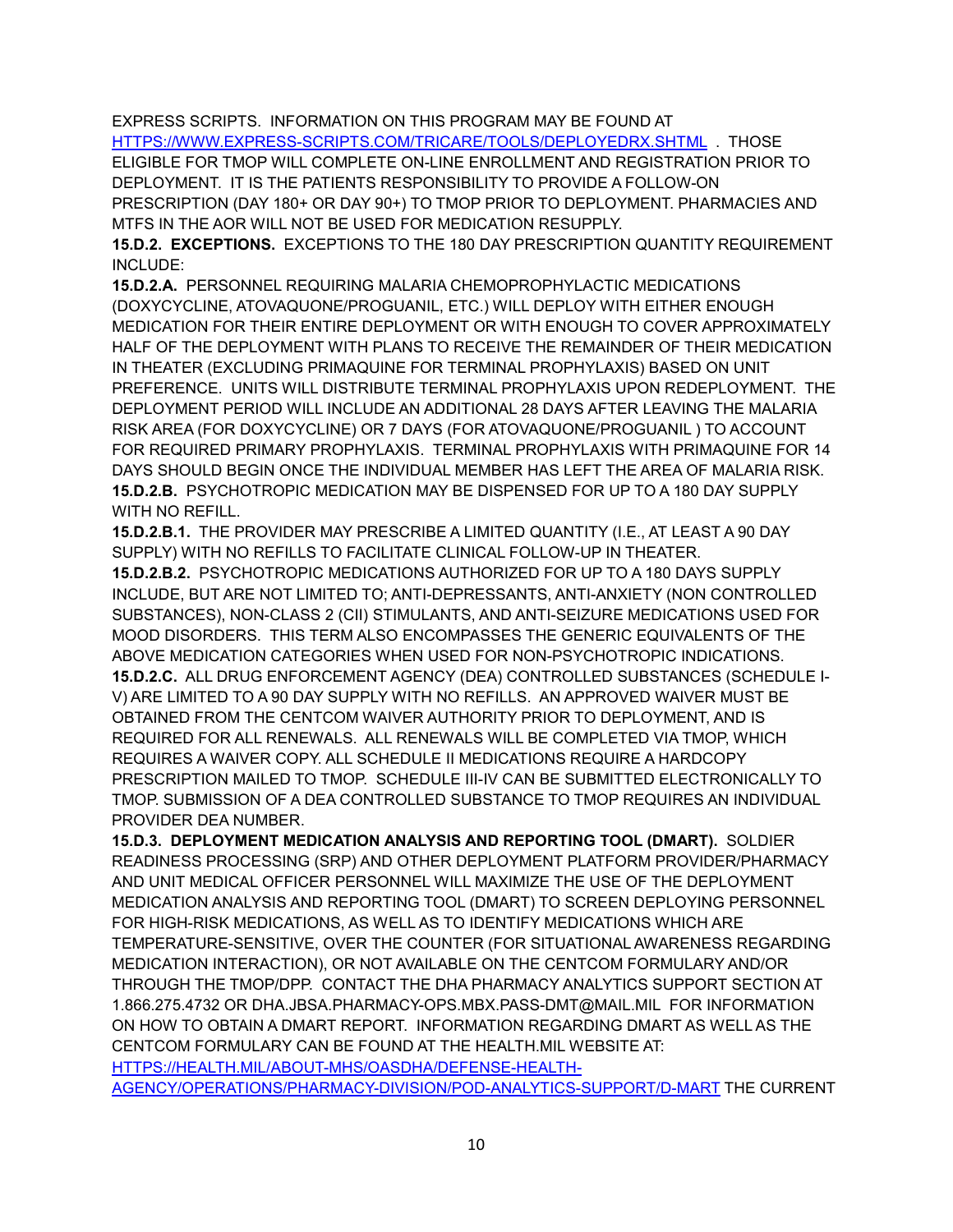CENTCOM FORMULARY CAN BE REQUESTED FROM THE USCENTCOM PHARMACIST AT [USARMY.ARIFJAN.USARCENT.LIST.TF-MED-PHARMACY@MAIL.MIL.](mailto:USARMY.ARIFJAN.USARCENT.LIST.TF-MED-PHARMACY@MAIL.MIL)

**15.D.4. TRICARE MAIL ORDER PHARMACY (TMOP).** PERSONNEL REQUIRING ONGOING PHARMACOTHERAPY WILL USE THE TMOP/DPP SYSTEM (TO INCLUDE MEDICATIONS LISTED IN 15.D.2.B AND 15.D.2.C). TMOP DOES NOT SUPPLY TEMPERATURE SENSITIVE MEDICAL PRODUCT (TSMP) MEDICATIONS VIA MAIL. THOSE ELIGIBLE FOR TMOP WILL COMPLETE ON-LINE ENROLLMENT AND REGISTRATION PRIOR TO DEPLOYMENT. INSTRUCTIONS CAN BE FOUND AT [HTTPS://WWW.EXPRESS-SCRIPTS.COM/TRICARE/TOOLS/DEPLOYEDRX.SHTML](https://www.express-scripts.com/TRICARE/tools/deployedrx.shtml) **15.E. MEDICAL EQUIPMENT**.

**15.E.1. PERMITTED EQUIPMENT.** PERSONNEL WHO REQUIRE MEDICAL EQUIPMENT (E.G., CORRECTIVE EYEWEAR, HEARING AIDS) MUST DEPLOY WITH ALL REQUIRED ITEMS IN THEIR POSSESSION TO INCLUDE TWO PAIRS OF EYEGLASSES, PROTECTIVE MASK EYEGLASS INSERTS, BALLISTIC EYEWEAR INSERTS, AND HEARING AID BATTERIES. SEE REF D

**15.E.2. NON-PERMITTED EQUIPMENT.** PERSONAL DURABLE MEDICAL EQUIPMENT (NEBULIZERS, SCOOTERS, WHEELCHAIRS, CATHETERS, DIALYSIS MACHINES, INSULIN PUMPS, IMPLANTED DEFIBRILLATORS, SPINAL CORD STIMULATORS, CEREBRAL IMPLANTS, ETC.) IS NOT PERMITTED. MEDICAL MAINTENANCE, LOGISTICAL SUPPORT, AND INFECTION CONTROL PROTOCOLS FOR PERSONAL MEDICAL EQUIPMENT ARE NOT AVAILABLE AND ELECTRICITY IS OFTEN UNRELIABLE. A WAIVER FOR A MEDICAL CONDITION REQUIRING PERSONAL DURABLE MEDICAL EQUIPMENT IS APPLICABLE TO THE EQUIPMENT, AND VICE VERSA. DURABLE MEDICAL EQUIPMENT USED FOR RELIEF OR MAINTENANCE OF A MEDICAL CONDITION REQUIRES A WAIVER. WAIVER REQUESTS MUST DESCRIBE DEPLOYER'S ABILITY TO MEET MISSION REQUIREMENTS IN THE EVENT OF FAILURE OF THE EQUIPMENT. MAINTENANCE AND RESUPPLY OF EQUIPMENT IS THE RESPONSIBILITY OF THE INDIVIDUAL.

**15.E.3. CONTACT LENSES.** PERSONNEL WILL NOT DEPLOY WITH CONTACT LENSES EXCEPT IAW SERVICE POLICY. AUTHORIZED PERSONNEL DEPLOYING WITH CONTACT LENSES MUST RECEIVE PRE-DEPLOYMENT EDUCATION IN THE SAFE WEAR AND MAINTENANCE OF CONTACT LENSES IN THE DEPLOYED ENVIRONMENT AND DEPLOY WITH TWO PAIRS OF EYEGLASSES AND A SUPPLY OF CONTACT LENS MAINTENANCE ITEMS (E.G., CLEANSING SOLUTION) ADEQUATE FOR THE DURATION OF THE DEPLOYMENT.

**15.E.4. MEDICAL WARNING TAGS.** DEPLOYING PERSONNEL REQUIRING MEDICAL WARNING TAGS (MEDICATION ALLERGIES, G6PD DEFICIENCY, DIABETES, SICKLE CELL DISEASE, ETC.) WILL DEPLOY WITH RED MEDICAL WARNING TAGS WORN IN CONJUNCTION WITH THEIR PERSONAL IDENTIFICATION TAGS.

15.E.4.A. MEDICAL PERSONNEL WILL IDENTIFY NEED FOR MEDICAL WARNING TAGS AND PREPARE DOCUMENTATION.

15.E.4.B. INSTALLATION OR ORGANIZATION COMMANDERS WILL DIRECT EMBOSSING ACTIVITIES TO PROVIDE TAGS IAW SERVICE PROCEDURES.

#### **15.F. IMMUNIZATIONS.**

**15.F.1. ADMINISTRATION.** ALL IMMUNIZATIONS WILL BE ADMINISTERED IAW REF N. REFER TO THE DHA-IMMUNIZATION HEALTHCARE BRANCH WEBSITE [HTTPS://WWW.HEALTH.MIL/MILITARY-](https://www.health.mil/MILITARY-HEALTH-TOPICS/HEALTH-READINESS/IMMUNIZATION-HEALTHCARE/VACCINE-RECOMMENDATIONS/VACCINE-RECOMMENDATIONS-BY-AOR)[HEALTH-TOPICS/HEALTH-READINESS/IMMUNIZATION-HEALTHCARE/VACCINE-](https://www.health.mil/MILITARY-HEALTH-TOPICS/HEALTH-READINESS/IMMUNIZATION-HEALTHCARE/VACCINE-RECOMMENDATIONS/VACCINE-RECOMMENDATIONS-BY-AOR)

[RECOMMENDATIONS/VACCINE-RECOMMENDATIONS-BY-AOR](https://www.health.mil/MILITARY-HEALTH-TOPICS/HEALTH-READINESS/IMMUNIZATION-HEALTHCARE/VACCINE-RECOMMENDATIONS/VACCINE-RECOMMENDATIONS-BY-AOR) OR CONTACT THE CENTCOM DHA-IMMUNIZATION HEALTHCARE BRANCH ANALYST BRIAN.D.CANTERBURY.CIV@MAIL.MIL FOR QUESTIONS AND CLARIFICATIONS.

**15.F.2. REQUIREMENTS.** ALL PERSONNEL (TO INCLUDE PCS AND SHIPBOARD PERSONNEL) TRAVELING FOR ANY PERIOD OF TIME TO THE THEATER WILL BE CURRENT WITH ADVISORY COMMITTEE ON IMMUNIZATION PRACTICES (ACIP) IMMUNIZATION GUIDELINES AND SERVICE INDIVIDUAL MEDICAL READINESS (IMR) REQUIREMENTS IAW REF C. PERSONNEL WITH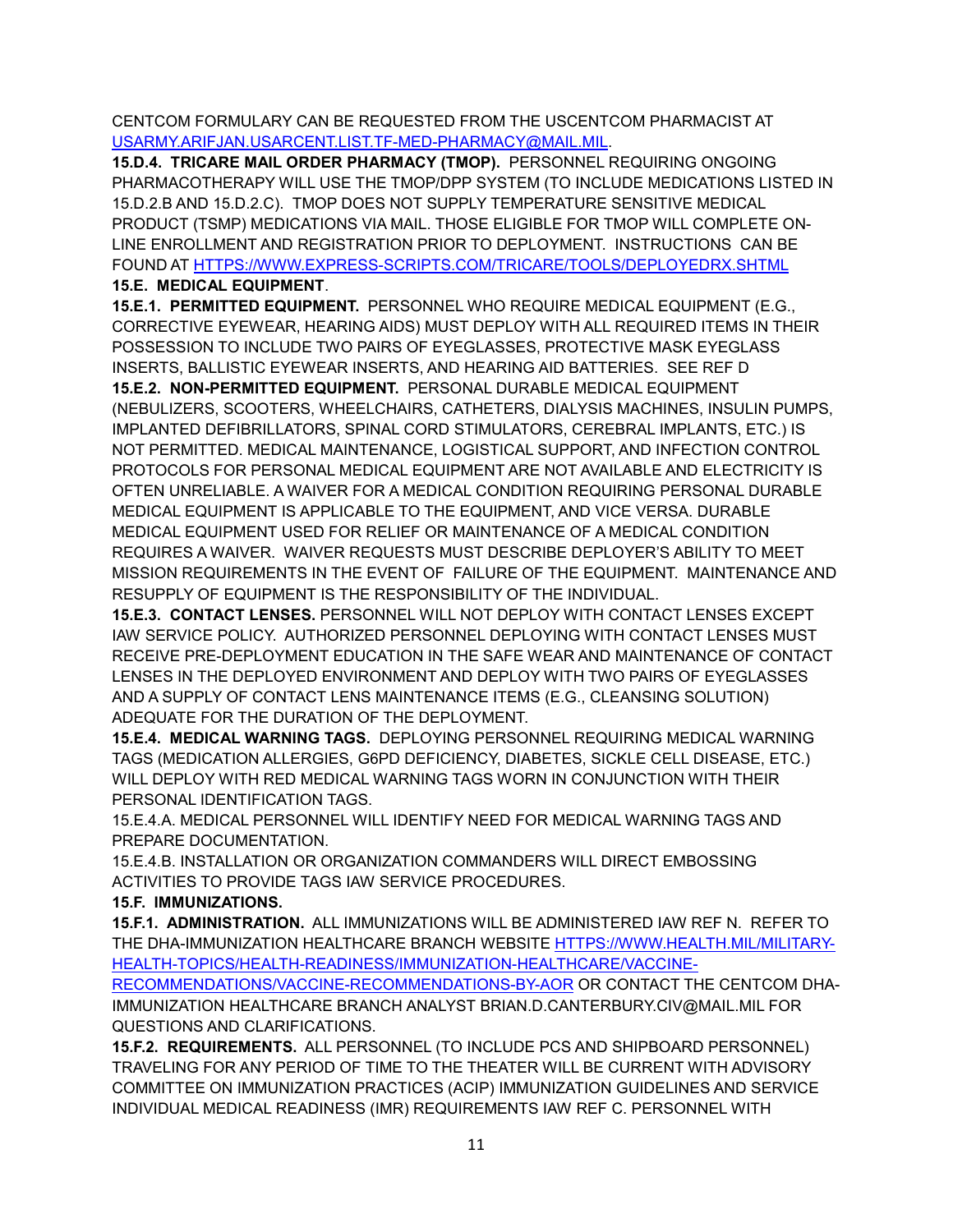MEDICAL EXEMPTIONS DO NOT REQUIRE SEPARATE WAIVERS FOR ROUTINE ASSIGNMENTS, BUT MAY NOT BE ELIGIBLE FOR POSITIONS WHERE THE EXEMPTED VACCINE IS REQUIRED TO ADDRESS A SPECIFIC OCCUPATIONAL OR PUBLIC HEALTH THREAT. CURRENT DOD IMMUNIZATIONS REQUIREMENTS AND RECOMMENDATIONS CAN BE FOUND AT THE DEFENSE HEALTH AGENCY WEBSITE, ON THE CENTCOM TAB, AT HTTPS://WWW.HEALTH.MIL/MILITARY-HEALTH-TOPICS/HEALTH-READINESS/IMMUNIZATION-HEALTHCARE/VACCINE-RECOMMENDATIONS/VACCINE-RECOMMENDATIONS-BY-AOR . IN ADDITION, ALL TDY PERSONNEL MUST COMPLY WITH FOREIGN CLEARANCE GUIDELINES FOR THE COUNTRIES TO OR THROUGH WHICH THEY ARE TRAVELING. MANDATORY VACCINES FOR DOD PERSONNEL (MILITARY, CIVILIAN & CONTRACTORS) TRAVELING FOR ANY PERIOD OF TIME IN THEATER ARE: **15.F.2.A.** TETANUS/DIPHTHERIA. RECEIVE A ONE-TIME DOSE OF TDAP IF NO PREVIOUS DOSE(S) RECORDED. RECEIVE TETANUS (TD) IF ≥ 10 YEARS SINCE LAST TDAP OR TD BOOSTER.

**15.F.2.B.** VARICELLA. REQUIRED DOCUMENTATION OF ONE OF THE FOLLOWING: BORN BEFORE 1980 (HEALTH CARE WORKERS MAY NOT USE THIS EXEMPTION), DOCUMENTED PREVIOUS INFECTION (CONFIRMED BY EITHER EPIDEMIOLOGIC LINK OR LABORATORY RESULT), SUFFICIENT VARICELLA TITER, OR DOCUMENTED ADMINISTRATION OF VACCINE (2 DOSES).

**15.F.2.C.** MEASLES / MUMPS / RUBELLA. REQUIRED DOCUMENTATION OF ONE OF THE FOLLOWING: BORN BEFORE 1957, DOCUMENTATION OF EFFECTIVE IMMUNITY BY TITER FOR ALL THREE VACCINE COMPONENTS, OR DOCUMENTED ADMINISTRATION OF 2 LIFETIME DOSES OF MMR.

**15.F.2.D.** POLIO. REQUIRED FOR TRAVEL TO/THROUGH **AFGHANISTAN OR PAKISTAN FOR ≥4 WEEKS**. VACCINE MUST BE ADMINISTERED WITHIN 12 MONTHS OF DEPARTING AFGHANISTAN OR PAKISTAN.

15.F.2.D.1 IMMUNIZATION SHOULD BE DOCUMENTED ON THE CDC-731 CERTIFICATE OF VACCINATION OR PROPHYLAXIS (YELLOW SHOT RECORD) IN ADDITION TO THE DD2766C TO MEET INTERNATIONAL STANDARDS.

15.F.2.D.2. MEDICAL ASSUMED (MA) AND MEDICAL IMMUNE (MI) EXEMPTIONS ARE NOT ACCEPTED FOR THIS REQUIREMENT.

15.F.2.D.3. IAW WORLD HEALTH ORGANIZATION (WHO) OR ACIP DISEASE OUTBREAK GUIDANCE, MORE STRINGENT VACCINATION REQUIREMENTS MAY BE RECOMMENDED. **15.F.2.E.** SEASONAL INFLUENZA (INCLUDING EVENT-SPECIFIC INFLUENZA, E.G., H1N1). **15.F.2.F.** HEPATITIS A. AT LEAST ONE DOSE PRIOR TO DEPLOYMENT WITH SUBSEQUENT COMPLETION OF SERIES IN THEATER.

**15.F.2.G.** HEPATITIS B. AT LEAST ONE DOSE PRIOR TO DEPLOYMENT WITH SUBSEQUENT COMPLETION OF SERIES IN THEATER.

**15.F.2.H.** TYPHOID. BOOSTER DOSE OF TYPHIM VI VACCINE IF GREATER THAN TWO YEARS SINCE LAST VACCINATION WITH INACTIVATED / INJECTABLE VACCINE OR GREATER THAN FIVE YEARS SINCE RECEIPT OF LIVE / ORAL VACCINE. ORAL VACCINE IS AN ACCEPTABLE OPTION ONLY IF TIME ALLOWS FOR RECEIPT AND COMPLETION OF ALL FOUR DOSES PRIOR TO DEPLOYMENT.

**15.F.3. ANTHRAX.** PERSONNEL WITHOUT A MEDICAL CONTRAINDICATION TRAVELING IN THE CENTCOM THEATER FOR 15 DAYS OR MORE WILL COMPLY WITH THE MOST CURRENT DOD ANTHRAX REQUIREMENTS, CURRENTLY A SERIES OF 5 VACCINES AND ANNUAL BOOSTER. SEE REF O, P, Q AND EXCEPTIONS FOR VACCINATION IN 15.F.6. NOTE THIS IS A DOD REQUIREMENT, AND CANNOT BE WAIVED BY CENTCOM.

**15.F.3.A.** MILITARY PERSONNEL. REQUIRED.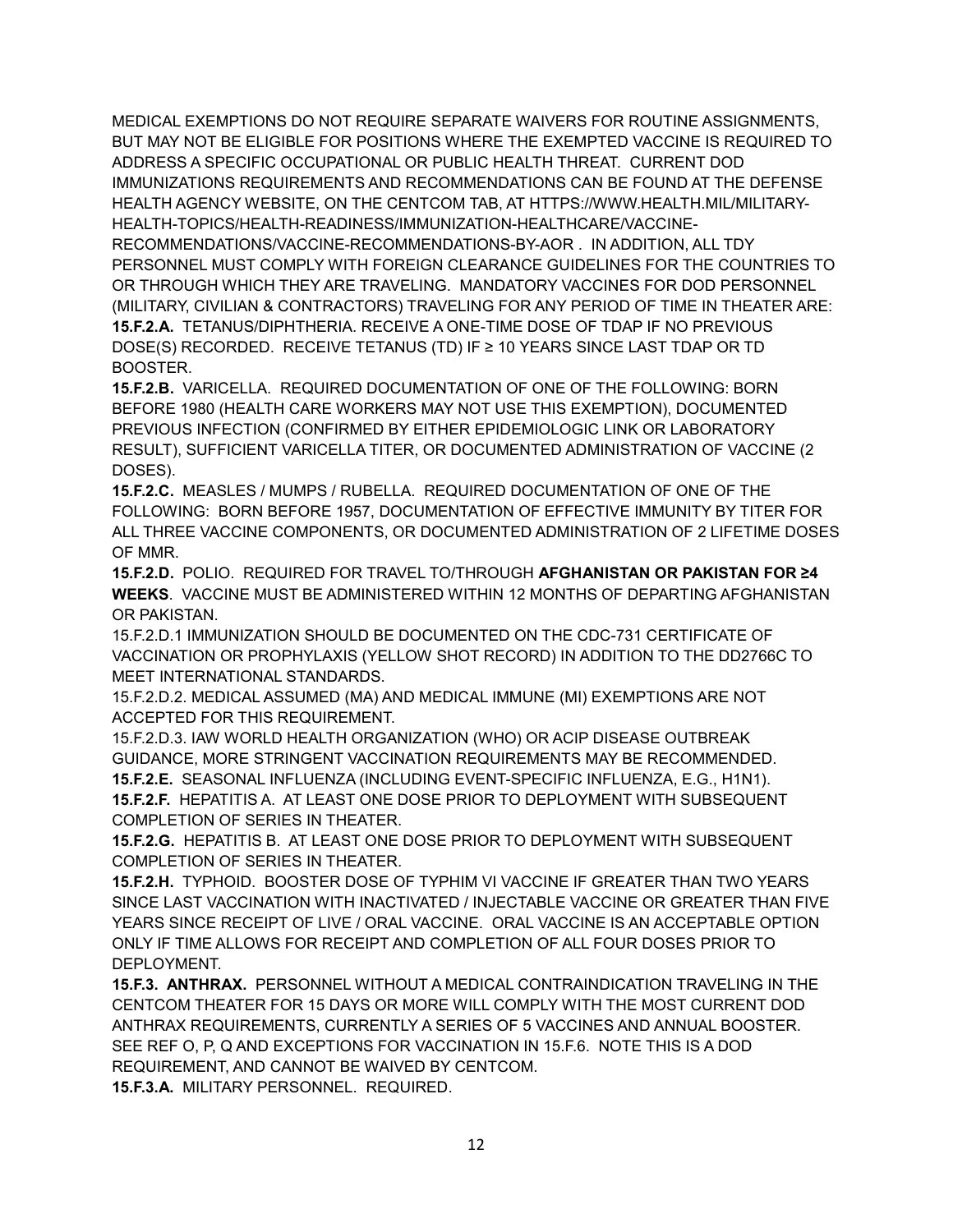**15.F.3.B.** DOD CIVILIANS. REQUIRED AT GOVERNMENT EXPENSE, FOR EMERGENCY-ESSENTIAL AND NON-COMBAT-ESSENTIAL, OR EQUIVALENT, PERSONNEL IAW REF O. **15.F.3.C.** DOD CONTRACTORS. REQUIRED AT GOVERNMENT EXPENSE AS DIRECTED IN THE CONTRACT AND IAW REF J AND O.

**15.F.3.D.** VOLUNTEERS. VOLUNTARY AT GOVERNMENT EXPENSE.

**15.F.4. SMALLPOX.** AS OF 16 MAY 2014, SMALLPOX VACCINATION IS NO LONGER REQUIRED FOR THE CENTCOM AOR. SEE REF O.

**15.F.5. RABIES.** PRE-EXPOSURE VACCINATION WILL BE ACCOMPLISHED AS BELOW, OR OTHERWISE CONSIDERED FOR PERSONNEL WHO ARE NOT REASONABLY EXPECTED TO RECEIVE PROMPT MEDICAL EVALUATION AND RISK-BASED RABIES POST-EXPOSURE PROPHYLAXIS WITHIN 72 HOURS OF EXPOSURE TO A POTENTIALLY RABID ANIMAL. FOR ALREADY-VACCINATED PERSONNEL, SERUM SAMPLES SHOULD BE TESTED EVERY TWO YEARS FOR VIRUS NEUTRALIZING ANTIBODIES, WITH BOOSTER DOSES REQUIRED WHEN TITERS FALL BELOW THE MINIMUM STANDARD LEVELS. EXCEPTIONS MAY BE IDENTIFIED BY UNIT SURGEONS.

**15.F.5.A.** HIGH RISK PERSONNEL: PRE-EXPOSURE VACCINATION IS REQUIRED FOR VETERINARY PERSONNEL, MILITARY WORKING DOG HANDLERS, ANIMAL CONTROL PERSONNEL, CERTAIN SECURITY PERSONNEL, CIVIL ENGINEERS AT RISK OF EXPOSURE TO RABID ANIMALS, AND LABORATORY PERSONNEL WHO WORK WITH RABIES SUSPECT SAMPLES.

**15.F.5.B.** SPECIAL OPERATIONS FORCES (SOF)/SOF ENABLERS: ALL PERSONNEL DEPLOYING IN SUPPORT OF SOF WILL BE ADMINISTERED THE PRE-EXPOSURE RABIES VACCINE SERIES AS INDICATED BELOW.

**15.F.5.B.1.** PAKISTAN. ALL PERSONNEL.

**15.F.5.B.2.** OTHER AREAS. PER USSOCOM SERVICE-SPECIFIC POLICIES. CONTACT USSOCOM PREVENTIVE MEDICINE OFFICER AT DSN (312) 299-5051 FOR MORE INFORMATION.

**15.F.6. CHOLERA.** ORAL CHOLERA VACCINE IS OF LIMITED OPERATIONAL USE AND NOT RECOMMENDED OR REQUIRED FOR MOST PERSONNEL. THOSE SPECIFICALLY DESIGNATED BY THEIR UNIT OR MISSION REQUIREMENTS TO RECEIVE THE VACCINE SHOULD TAKE THE FOLLOWING INTO ACCOUNT WHEN PLANNING:

**15.F.6.A.** ORAL CHOLERA VACCINE RECIPIENTS SHOULD NOT BE ON ORAL ANTIBIOTICS FOR FOURTEEN DAYS PRIOR TO, AND TEN DAYS AFTER, VACCINATION, TO INCLUDE MALARIA CHEMOPROPHYLAXIS. RISK FROM MALARIA DUE TO THIS COURSE OF ACTION MUST BE CONSIDERED DURING PLANNING. SEE 15.L.1. AND REF R.

**15.F.6.B.** ALLOW FOR TEN DAYS FOR ORAL CHOLERA VACCINE TO BE EFFECTIVE. **15.F.6.C.** EFFICACY OF ORAL CHOLERA VACCINE IS UNKNOWN PAST 90 DAYS, AND REVACCINATION MAY NEED TO OCCUR WITH SAME PROVISIONS AS 15.F.6.A. TO ENSURE EFFECTIVENESS.

**15.F.6.D.** FOLLOW STORAGE AND RECONSTITUTION REQUIREMENTS DESCRIBED IN LABELING INCLUDED WITH PRODUCT PACKAGING FOR ORAL CHOLERA VACCINE.

**15.F.7. COVID-19.** MUST MEET CDC DEFINITION OF FULLY VACCINATED PRIOR TO DEPARTURE WITH AN FDA AUTHORIZED COVID-19 VACCINE. 15.F.9.A. IS NOT APPLICABLE TO THIS REQUIREMENT. PERSONNEL MUST BE FULLY VACCINATED TO ENTER THE USCENTCOM AOR, WITHOUT EXCEPTION

**15.F.8.** MWD VACCINATIONS ARE COVERED IN SECTION 15.C.1.G.2.

**15.F.9. EXCEPTIONS.** REQUIRED IMMUNIZATIONS WILL BE ADMINISTERED PRIOR TO DEPLOYMENT, WITH THE FOLLOWING POSSIBLE EXCEPTIONS:

**15.F.9.A.** THE FIRST VACCINE IN A REQUIRED SERIES MUST BE ADMINISTERED PRIOR TO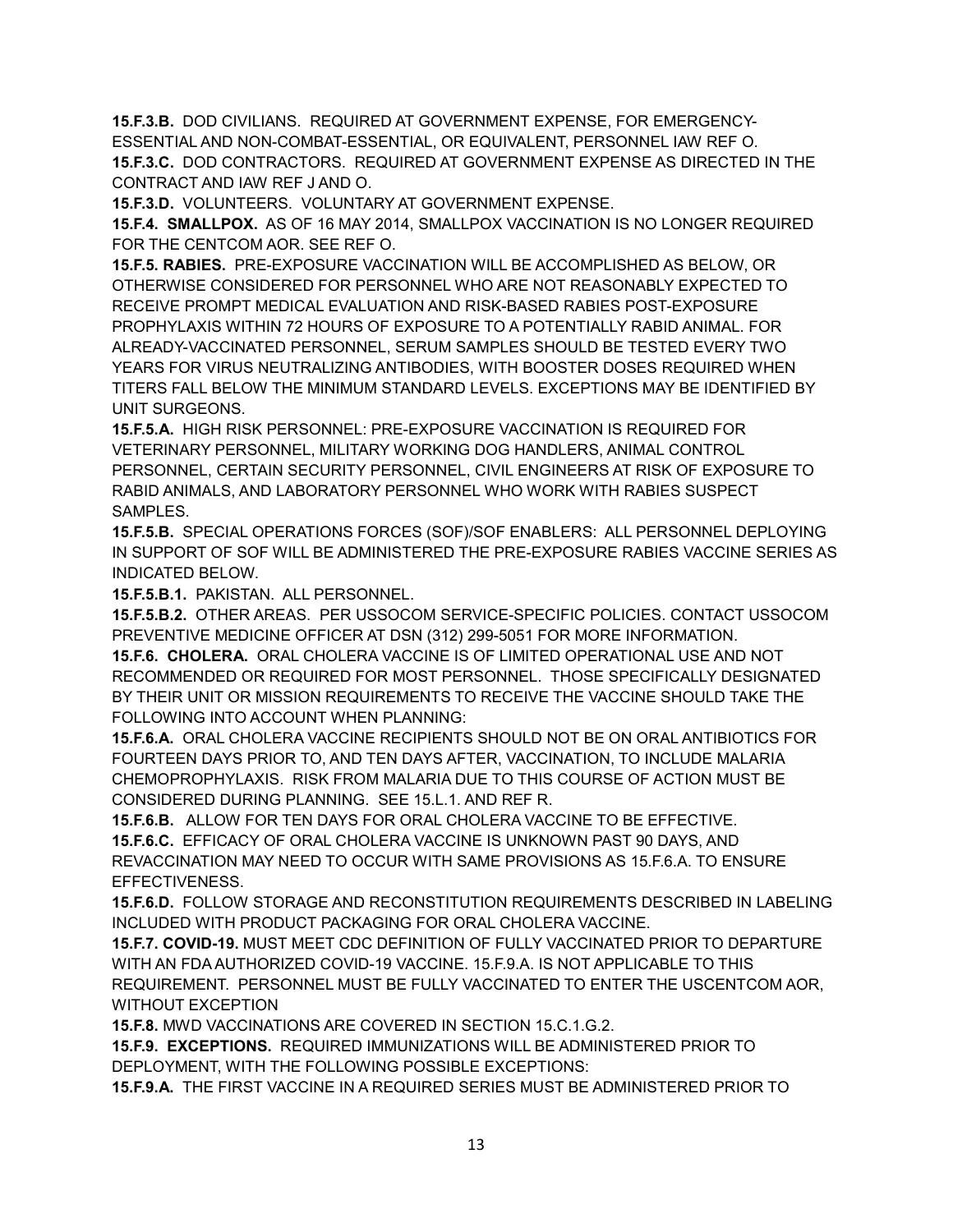DEPLOYMENT WITH ARRANGEMENTS MADE FOR SUBSEQUENT IMMUNIZATIONS TO BE GIVEN IN THEATER.

**15.F.9.B.** IAW REF Q, ANTHRAX MAY BE ADMINISTERED UP TO 120 DAYS PRIOR TO DEPLOYMENT. IT IS HIGHLY ADVISABLE TO GET THE FIRST TWO ANTHRAX IMMUNIZATIONS OR SUBSEQUENT DOSE/BOOSTER PRIOR TO DEPLOYMENT IN ORDER TO AVOID UNNECESSARY STRAIN ON THE DEPLOYED HEALTHCARE SYSTEM.

**15.F.10.** ADVERSE MEDICAL EVENTS RELATED TO IMMUNIZATIONS SHOULD BE REPORTED THROUGH REPORTABLE MEDICAL EVENTS (RME) IF CASE DEFINITIONS ARE MET. ALL IMMUNIZATION RELATED UNEXPECTED ADVERSE EVENTS WILL BE REPORTED THROUGH THE VACCINE ADVERSE EVENTS REPORTING SYSTEM (VAERS) AT [HTTP://WWW.VAERS.HHS.GOV.](http://www.vaers.hhs.gov/) QUESTIONS OR CONCERNS MAY BE DIRECTED TO THE DHA-IMMUNIZATION HEALTHCARE BRANCH AT (1-877-438-8222).

**15.F.11.** USCENTCOM AND COMPONENTS WILL MONITOR IMMUNIZATION COMPLIANCE VIA THE CCMDIMMUNIZATION REPORTING DATABASE. SUBORDINATE COMMANDS WILL REQUEST ACCESS TO THE CCMDIMMUNIZATION REPORTING DATABASE BY CONTACTING CCSG AT [BRIAN.CANTERBURY2@CENTCOM.MIL](mailto:BRIAN.CANTERBURY2@CENTCOM.MIL) OR [CCSG-PMO@CENTCOM.SMIL.MIL.](mailto:CCSG-PMO@CENTCOM.SMIL.MIL)

### **15.G. MEDICAL / LABORATORY TESTING**.

**15.G.1. HIV TESTING.** HIV LAB TESTING, WITH DOCUMENTED NEGATIVE RESULT, WILL BE WITHIN 120 DAYS PRIOR TO DEPLOYMENT OR DEPARTURE FOR ANY REQUIRED DEPLOYMENT TRAINING IF TRAINING IS EN ROUTE TO DEPLOYMENT LOCATION. IAW REF I AND S, THE CENTCOM COMMAND SURGEON SHALL BE DIRECTLY CONSULTED IN ALL INSTANCES OF HIV SEROPOSITIVITY BEFORE MEDICAL CLEARANCE FOR DEPLOYMENT**.** 

**15.G.2. SERUM SAMPLE.** SAMPLE WILL BE TAKEN WITHIN THE PREVIOUS 365 DAYS. IF THE INDIVIDUAL'S HEALTH STATUS HAS RECENTLY CHANGED OR HAS HAD AN ALTERATION IN OCCUPATIONAL EXPOSURES THAT INCREASES HEALTH RISKS, A HEALTH CARE PROVIDER MAY CHOOSE TO HAVE A SPECIMEN DRAWN CLOSER TO THE ACTUAL DATE OF DEPLOYMENT. SEE REF T**.**

**15.G.3. G6PD TESTING.** DOCUMENTATION OF ONE-TIME GLUCOSE-6-PHOSPHATE DEHYDROGENASE (G6PD) DEFICIENCY TESTING IS IAW REF U. ENSURE RESULT IS IN MEDICAL RECORD OR DRAW PRIOR TO DEPARTURE. PRE-DEPLOYMENT MEDICAL SCREENERS WILL RECORD THE RESULT OF THIS TEST IN THE SERVICE MEMBER'S PERMANENT MEDICAL RECORD, DEPLOYMENT MEDICAL RECORD (DD FORM 2766) AND SERVICE SPECIFIC ELECTRONIC MEDICAL RECORD. IF AN INDIVIDUAL IS FOUND TO BE G6PD-DEFICIENT, THEY SHOULD BE ISSUED MEDICAL WARNING TAGS (SEE 15.E.4.) THAT STATE "G6PD DEFICIENT: NO PRIMAQUINE". IF PRIMAQUINE IS GOING TO BE ISSUED TO A DOD CIVILIAN OR DOD CONTRACTOR, COMPLETE THE TESTING AT GOVERNMENT EXPENSE.

**15.G.4. HCG.** REQUIRED WITHIN 30 DAYS OF DEPLOYMENT FOR ALL WOMEN, AS WELL THOSE FEMALE TO MALE TRANSGENDERED INDIVIDUALS WHO HAVE RETAINED FEMALE ANATOMY. ABOVE INDIVIDUALS WITH A DOCUMENTED HISTORY OF HYSTERECTOMY ARE EXEMPT. **15.G.5. DNA SAMPLE.** REQUIRED FOR ALL DOD PERSONNEL, INCLUDING CIVILIANS AND CONTRACTORS. OBTAIN SAMPLE OR CONFIRM SAMPLE IS ON FILE BY CONTACTING THE DOD DNA SPECIMEN REPOSITORY (COMM: 301.319.0366, DSN: 285; FAX 301.319.0369);

[HTTP://WWW.AFMES.MIL](http://www.afmes.mil/) . SEE REF D.

## **15.G.6. TUBERCULOSIS (TB) TESTING.** SEE REF V.

**15.G.6.A.** TUBERCULOSIS TESTING FOR SERVICE MEMBERS WILL BE PERFORMED AND DOCUMENTED IAW SERVICE POLICY. CURRENT POLICY IS TO AVOID UNIVERSAL TESTING, AND INSTEAD USE TARGETED TESTING BASED UPON RISK ASSESSMENT, USUALLY PERFORMED WITH A SIMPLE QUESTIONNAIRE. TB TESTING FOR DOD CIVILIANS, CONTRACTORS,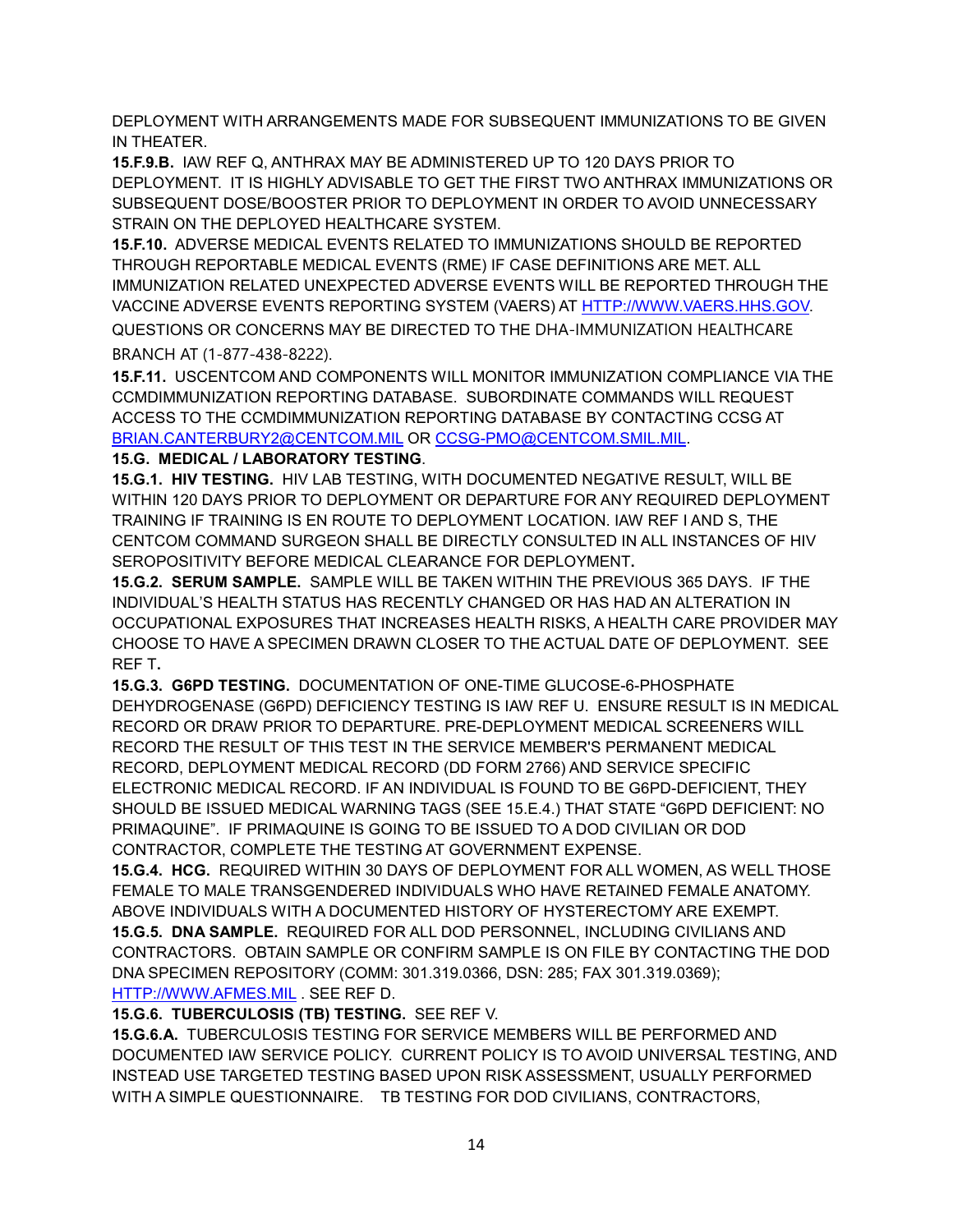VOLUNTEERS, AND OTHER PERSONNEL SHOULD BE SIMILARLY TARGETED IAW CENTERS FOR DISEASE CONTROL AND PREVENTION (CDC) GUIDELINES, WITH TESTING FOR TB TO BE ACCOMPLISHED WITHIN 90 DAYS OF DEPLOYMENT IF INDICATED. IF TESTING IS PERFORMED TUBERCULIN SKIN TEST (TST) OR AN INTERFERON-GAMMA RELEASE ASSAY MAY BE USED UNLESS OTHERWISE INDICATED.

**15.G.6.B.** POSITIVE TB TESTS WILL BE HANDLED IAW SERVICE POLICY AND CDC GUIDELINES. **15.G.6.C.** LATENT TUBERCULOSIS INFECTION (LTBI) MAY NOT BE DISQUALIFYING FOR DEPLOYMENT. SEE TAB A.

**15.G.6.D.** UNIT-BASED / LARGE GROUP OR INDIVIDUAL LTBI TESTING SHOULD NOT BE PERFORMED IN THE AOR EXCEPT AMONG CLOSE CONTACTS OF CASES OF KNOWN TB DISEASE.

**15.G.6.E.** U.S. FORCES AND DOD CIVILIANS WITH TB DISEASE WILL BE EVACUATED FROM THEATER FOR DEFINITIVE TREATMENT. EVALUATION AND TREATMENT OF TB AMONG U.S. CONTRACTORS, LOCAL NATIONALS (LN) AND THIRD COUNTRY NATIONAL (TCN) EMPLOYEES WILL BE AT CONTRACTOR EXPENSE. EMPLOYEES WITH SUSPECTED OR CONFIRMED PULMONARY TB DISEASE WILL BE EXCLUDED FROM WORK AND OTHERWISE RESTRICTED AS DIRECTED BY THE THEATER PREVENTIVE MEDICINE CONSULTANT UNTIL CLEARED BY THE THEATER PREVENTIVE MEDICINE CONSULTANT FOR RETURN TO WORK.

**15.G.7. OTHER LABORATORY TESTING.** OTHER TESTING MAY BE PERFORMED AT THE CLINICIAN'S DISCRETION COMMENSURATE WITH RULING OUT OR MONITORING NON-DEPLOYABLE CONDITIONS AND ENSURING PERSONNEL MEET STANDARDS OF FITNESS IAW PARAGRAPH 15.C.2.

### **15.H. HEALTH ASSESSMENTS.**

**15.H.1. HEALTH ASSESSMENTS AND EXAMS.** PERIODIC HEALTH ASSESSMENTS MUST BE CURRENT IAW SERVICE POLICY AT TIME OF DEPLOYMENT AND SPECIAL DUTY EXAMS MUST BE CURRENT FOR THE DURATION OF TRAVEL OR DEPLOYMENT PERIOD. SEE REF D, J. FOR MWD, SEE SECTION 15.C.1.G.3.

## **15.H.2. PRE-DEPLOYMENT HEALTH ASSESSMENT (DD FORM 2795).**

**15.H.2.A.** ALL DOD PERSONNEL (MILITARY, CIVILIAN, CONTRACTOR) TRAVELING TO THE THEATER FOR MORE THAN 30 DAYS WILL COMPLETE OR CONFIRM AS CURRENT A PRE-DEPLOYMENT HEALTH ASSESSMENT WITHIN 120 DAYS OF THE EXPECTED DEPLOYMENT DATE. THIS ASSESSMENT WILL BE COMPLETED ON A DD FORM 2795 IAW REF C, W. THIS DOES NOT APPLY TO PCS PERSONNEL, SHIPBOARD PERSONNEL, OR PERSONNEL LOCATED WITH A DHP FUNDED FIXED MEDICAL TREATMENT FACILITY (E.G. BAHRAIN) IAW REF C.

**15.H.2.A.1.** PERSONNEL TRAVELING TO THE THEATER FOR 15 TO 30 DAYS MAY CONSIDER COMPLETING A PRE-DEPLOYMENT HEALTH ASSESSMENT IN ORDER TO DOCUMENT THEIR HEALTH STATUS AND ADDRESS ANY HEALTH CONCERNS PRIOR TO TRAVEL TO THEATER. THIS IS ESPECIALLY RELEVANT TO THOSE WHOSE POSITION REQUIRES FREQUENT TRAVEL TO THE AOR. THESE INDIVIDUALS ARE ENCOURAGED TO COMPLETE AT LEAST ONE PRE-

DEPLOYMENT HEALTH ASSESSMENT EACH YEAR, ALONG WITH A CORRESPONDING POST-DEPLOYMENT HEALTH ASSESSMENT FOR THE SAME YEAR.

**15.H.2.B.** FOLLOWING COMPLETION OF THE DEPLOYER PORTION OF THE DD FORM 2795, THE DEPLOYER WILL HAVE A PERSON-TO-PERSON DIALOGUE WITH A TRAINED AND CERTIFIED HEALTH CARE PROVIDER (PHYSICIAN, PHYSICIAN ASSISTANT, NURSE PRACTITIONER, ADVANCED PRACTICE NURSE, INDEPENDENT DUTY CORPSMAN, SPECIAL FORCES MEDICAL SERGEANT, INDEPENDENT DUTY MEDICAL TECHNICIAN, OR INDEPENDENT HEALTH SERVICES TECHNICIAN) TO COMPLETE THE ASSESSMENT.

**15.H.2.C.** THE COMPLETED ORIGINAL DD FORM 2795 WILL BE PLACED IN THE DEPLOYER'S PERMANENT MEDICAL RECORD, A PAPER COPY IN THE DEPLOYMENT MEDICAL RECORD (DD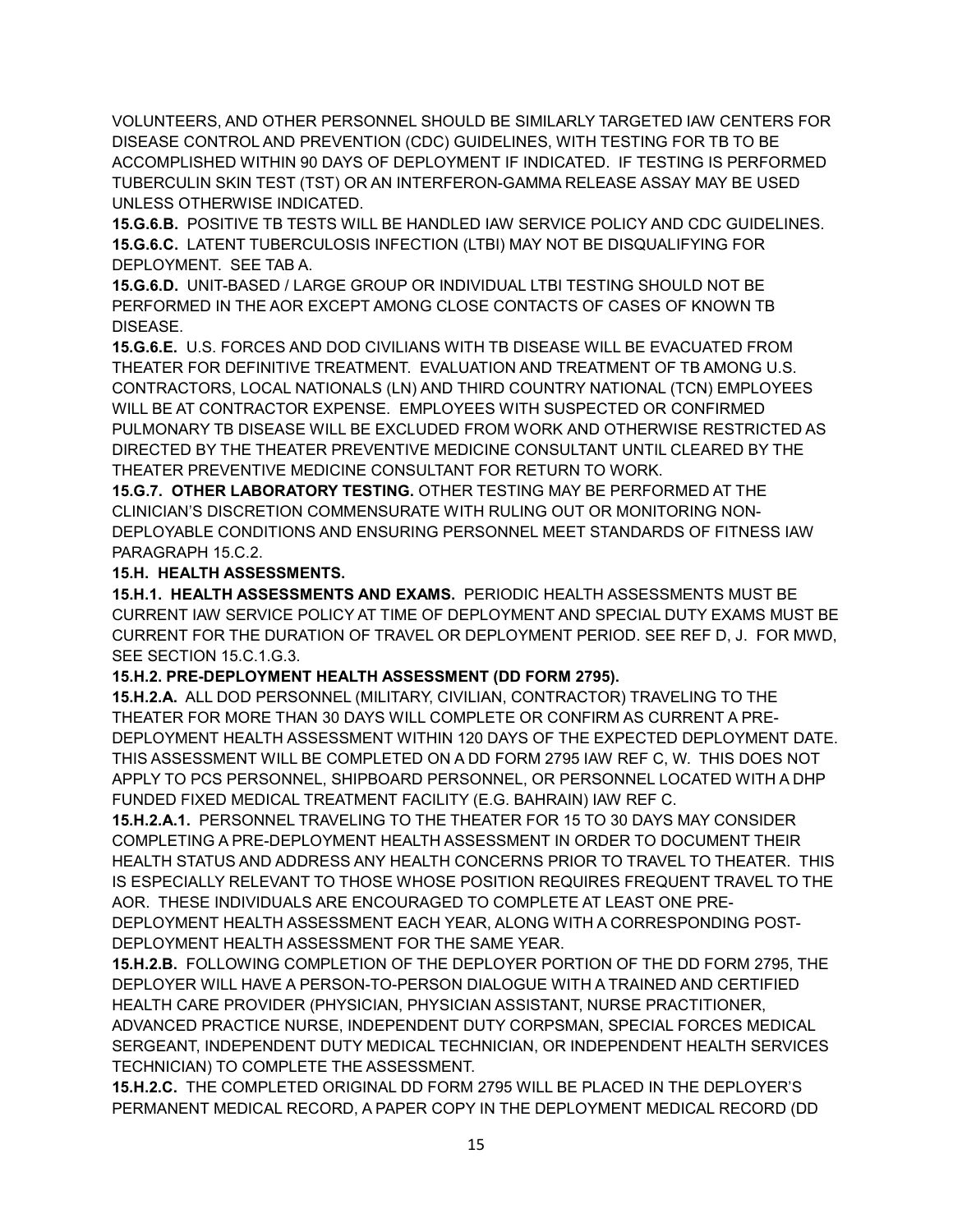FORM 2766), AND AN ELECTRONIC COPY TRANSMITTED TO THE DEFENSE MEDICAL SURVEILLANCE SYSTEM (DMSS) AT THE ARMED FORCES HEALTH SURVEILLANCE CENTER (AFHSC). CONTRACT PERSONNEL ARE NOT REQUIRED TO ELECTRONICALLY SUBMIT THE DD FORM 2795; A PAPER VERSION WILL SUFFICE.

**15.H.3. AUTOMATED NEUROPSYCHOLOGICAL ASSESSMENT METRIC (ANAM).** 

ALL SERVICE MEMBERS AS DESIGNATED IN REF X WILL UNDERGO ANAM TESTING WITHIN 12 MONTHS PRIOR TO DEPLOYMENT. ANAM TESTING WILL BE RECORDED IN APPROPRIATE SERVICE DATABASE AND ELECTRONIC MEDICAL RECORD. CONTRACTORS, PCS AND SHIPBOARD PERSONNEL ARE NOT REQUIRED TO UNDERGO ANAM TESTING.

**15.H.4. POST-DEPLOYMENT HEALTH ASSESSMENT (DD FORM 2796).**

**15.H.4.A.** ALL PERSONNEL WHO WERE REQUIRED TO COMPLETE A PRE-DEPLOYMENT HEALTH ASSESSMENT WILL COMPLETE A POST-DEPLOYMENT HEALTH ASSESSMENT ON A DD FORM 2796. THE POST-DEPLOYMENT HEALTH ASSESSMENT MUST BE COMPLETED NO EARLIER THAN 30 DAYS BEFORE EXPECTED REDEPLOYMENT DATE AND NO LATER THAN 30 DAYS AFTER REDEPLOYMENT.

**15.H.4.A.1.** INDIVIDUALS WHO WERE NOT REQUIRED TO COMPLETE A PRE-DEPLOYMENT HEALTH ASSESSMENT, BUT WHO COMPLETED ONE TO COVER MULTIPLE TRIPS TO THEATER EACH OF 30 DAYS OR LESS DURATION, SHOULD COMPLETE A POST-DEPLOYMENT HEALTH ASSESSMENT AT LEAST ONCE A YEAR TO DOCUMENT ANY POTENTIAL EXPOSURES OF CONCERN RESULTING FROM ANY SUCH TRAVEL AND THE POTENTIAL NEED FOR MEDICAL FOLLOW-UP.

**15.H.4.A.2.** INDIVIDUALS WHO WERE NOT REQUIRED TO COMPLETE A PRE-DEPLOYMENT HEALTH ASSESSMENT MAY BE REQUIRED (BY THE COMBATANT COMMANDER, SERVICE COMPONENT COMMANDER, OR COMMANDER EXERCISING OPERATIONAL CONTROL) TO COMPLETE A POST-DEPLOYMENT HEALTH ASSESSMENT IF ANY HEALTH THREATS EVOLVED OR OCCUPATIONAL AND/OR CBRN EXPOSURES OCCURRED DURING THE DEPLOYMENT THAT WARRANT MEDICAL ASSESSMENT OR FOLLOW-UP. (SEE REF C).

**15.H.4.B.** ALL REDEPLOYING PERSONNEL WILL UNDERGO A PERSON-TO-PERSON HEALTH ASSESSMENT WITH AN INDEPENDENT PRACTITIONER. THE ORIGINAL COMPLETED COPY OF THE DD FORM 2796 MUST BE PLACED IN THE INDIVIDUAL'S MEDICAL RECORD AND TRANSMIT AN ELECTRONIC COPY TO THE DMSS AT THE AFHSC. CONTRACT PERSONNEL ARE NOT REQUIRED TO ELECTRONICALLY SUBMIT THE DD FORM 2796; A PAPER VERSION WILL SUFFICE. **15.H.5. MENTAL HEALTH ASSESSMENT.** ALL SERVICE MEMBERS WILL UNDERGO A PERSON-TO-PERSON MENTAL HEALTH ASSESSMENT IAW REF Y OR CURRENT DEPARTMENT OF DEFENSE POLICY.

**15.H.5.A.** ASSESSMENTS WILL BE COMPLETED BY A LICENSED MENTAL HEALTH PROFESSIONAL OR TRAINED AND CERTIFIED HEALTH CARE PERSONNEL, SPECIFICALLY A PHYSICIAN, PHYSICIAN ASSISTANT, NURSE PRACTITIONER, ADVANCED PRACTICE NURSE, INDEPENDENT DUTY CORPSMAN, SPECIAL FORCES MEDICAL SERGEANT, INDEPENDENT DUTY MEDICAL TECHNICIAN, OR INDEPENDENT HEALTH SERVICES TECHNICIAN.

**15.H.5.A.1.** ASSESSMENTS WILL BE ADMINISTERED WITHIN 120 DAYS PRIOR TO DEPLOYMENT, AND AFTER REDEPLOYMENT WITHIN 3 TIMEFRAMES (3-6, 7-18, AND 18-30 MONTHS). ASSESSMENTS SHOULD BE AT LEAST 90 DAYS APART. ADDITIONAL REQUIREMENTS MAY BE REQUIRED DURING DEPLOYMENT.

**15.H.5.A.2.** CURRENTLY ADMINISTERED PERIODIC AND OTHER PERSON-TO-PERSON HEALTH ASSESSMENTS, SUCH AS THE POST-DEPLOYMENT HEALTH REASSESSMENT, WILL MEET THE TIME REQUIREMENTS IF THEY CONTAIN ALL BEHAVIORAL HEALTH AND SOCIAL QUESTIONS IAW REF Y.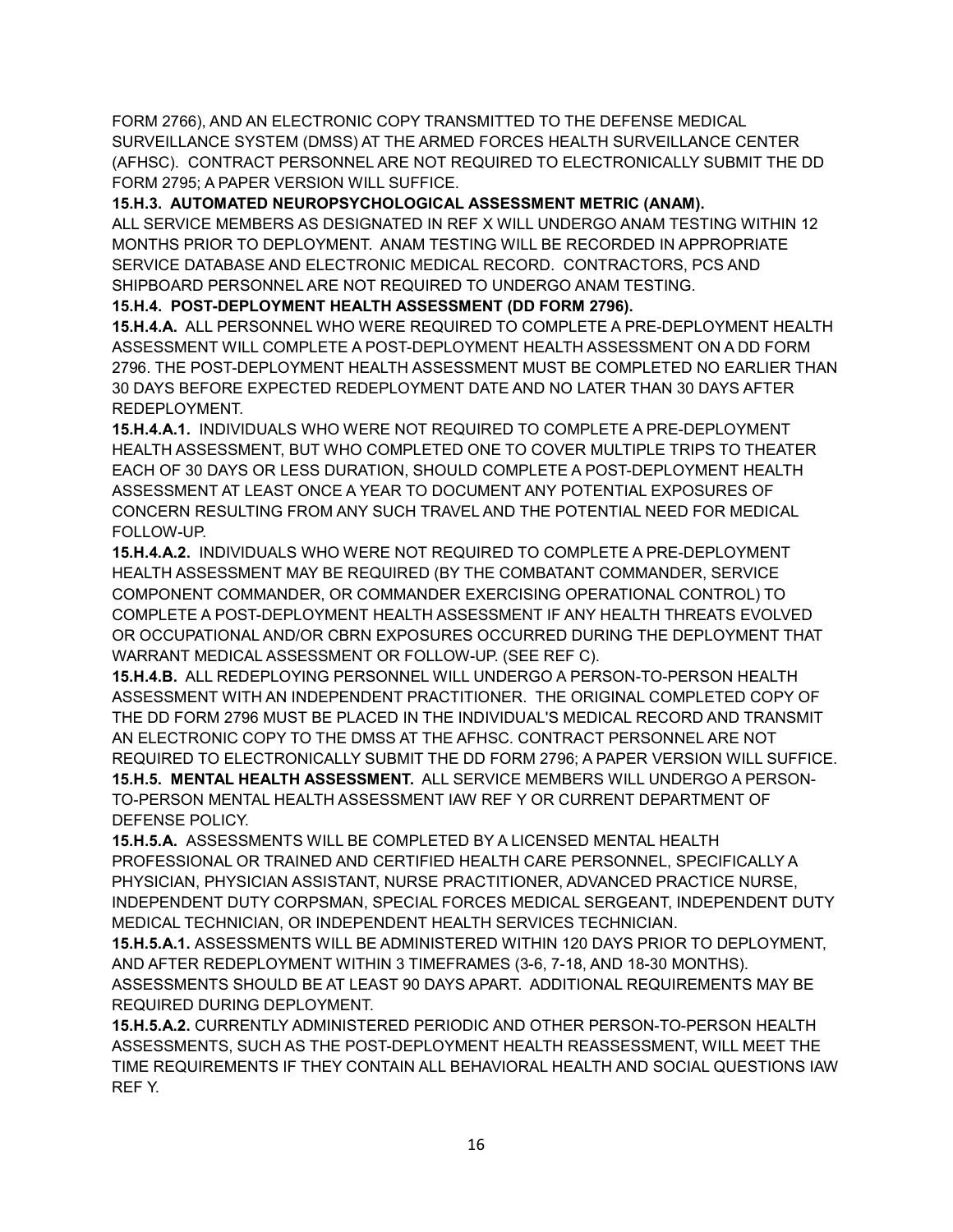**15.H.5.B.** MENTAL HEALTH ASSESSMENT GUIDANCE DOES NOT DIRECTLY APPLY TO DOD CONTRACTORS UNLESS SPECIFIED IN THE CONTRACT OR THERE IS A CONCERN FOR A MENTAL HEALTH ISSUE. ALL RELATED MENTAL HEALTH EVALUATIONS WILL BE AT THE CONTRACTOR'S EXPENSE.

**15.H.6. POST-DEPLOYMENT HEALTH RE-ASSESSMENT (DD FORM 2900).** ALL PERSONNEL WHO WERE REQUIRED TO COMPLETE A PRE- AND POST-DEPLOYMENT HEALTH ASSESSMENT WILL COMPLETE A POST-DEPLOYMENT HEALTH REASSESSMENT (DD FORM 2900) 90 TO 180 DAYS AFTER RETURN TO HOME STATION. SEE [WWW.PDHEALTH.MIL](http://www.pdhealth.mil/) FOR ADDITIONAL INFORMATION ON PRE- AND POST-DEPLOYMENT HEALTH ASSESSMENTS. CONTRACT PERSONNEL ARE NOT REQUIRED TO ELECTRONICALLY SUBMIT THE DD FORM 2900; A PAPER VERSION WILL SUFFICE. **15.I. MEDICAL RECORD.** SEE REF C.

**15.I.1. DEPLOYED MEDICAL RECORD.** THE DD FORM 2766, ADULT PREVENTIVE AND CHRONIC CARE FLOWSHEET, OR EQUIVALENT, WILL BE USED INSTEAD OF DEPLOYING AN INDIVIDUAL'S ENTIRE MEDICAL RECORD. THE DEPLOYED DD FORM 2766 SHOULD BE RE-INTEGRATED INTO THE MAIN MEDICAL RECORD AS PART OF THE REDEPLOYMENT PROCESS.

**15.I.1.A.** DEPLOYED PERSONNEL (MORE THAN 30 DAYS). DD2766 IS REQUIRED.

**15.I.1.B.** TDY PERSONNEL (15 – 30 DAYS). DD FORM 2766 IS HIGHLY ENCOURAGED,

ESPECIALLY FOR THOSE WHO TRAVEL FREQUENTLY TO THEATER, TO DOCUMENT THEATER-SPECIFIC VACCINES AND CHEMOPROPHYLAXIS, AS REQUIRED.

**15.I.1.C.** TDY PERSONNEL (LESS THAN 15 DAYS). DD2766 IS NOT REQUIRED.

**15.I.1.D.** PCS PERSONNEL. FOLLOW SERVICE GUIDELINES FOR MEDICAL RECORD MANAGEMENT.

**15.I.2. MEDICAL INFORMATION.** THE FOLLOWING HEALTH INFORMATION MUST BE PART OF AN ACCESSIBLE ELECTRONIC MEDICAL RECORD FOR ALL PERSONNEL (SERVICE MEMBERS, CIVILIANS AND CONTRACTORS), OR BE HAND-CARRIED AS PART OF A DEPLOYED MEDICAL RECORD:

**15.I.2.A.** ANNOTATION OF BLOOD TYPE AND RH FACTOR, G6PD, HIV, AND DNA.

**15.I.2.B.** CURRENT MEDICATIONS AND ALLERGIES. INCLUDE ANY FORCE HEALTH PROTECTION PRESCRIPTION PRODUCT (FHPPP) PRESCRIBED AND DISPENSED TO AN INDIVIDUAL.

**15.I.2.C.** SPECIAL DUTY QUALIFICATIONS.

**15.I.2.D.** ANNOTATION OF CORRECTIVE LENS PRESCRIPTION.

**15.I.2.E.** SUMMARY SHEET OF CURRENT AND PAST MEDICAL AND SURGICAL CONDITIONS.

**15.I.2.F.** MOST RECENT DD FORM 2795, PREDEPLOYMENT HEALTH ASSESSMENT.

**15.I.2.G.** DOCUMENTATION OF DENTAL STATUS CLASSES I OR CLASS II.

**15.I.2.H.** IMMUNIZATION RECORD. MEDICAL DEPLOYMENT SITES WILL ENTER IMMUNIZATION DATA INTO SERVICE ELECTRONIC TRACKING SYSTEMS, (ARMY-MEDPROS, AIR FORCE-AFCITA, COAST GUARD-MRRS, NAVY-MRRS (ASHORE) OR SAMS (AFLOAT) AND MARINE CORPS-MRRS). **15.I.2.I.** ALL APPROVED MEDICAL WAIVERS.

**15.J. PRE-DEPLOYMENT TRAINING**. SEE REF Z.

**15.J.1. SCOPE.** GENERAL ISSUES TO BE ADDRESSED: INFORMATION REGARDING KNOWN AND SUSPECTED HEALTH RISKS AND EXPOSURES, HEALTH RISK COUNTERMEASURES AND THEIR PROPER EMPLOYMENT, PLANNED ENVIRONMENTAL AND OCCUPATIONAL SURVEILLANCE MONITORING, AND THE OVERALL OPERATIONAL RISK MANAGEMENT PROGRAM.

**15.J.2. CONTENT.** SHOULD INCLUDE, BUT NOT BE LIMITED TO, THE FOLLOWING AREAS: COMBAT/OPERATIONAL STRESS CONTROL AND RESILIENCE; TACTICAL COMBAT CASUALTY CARE (TCCC), POST-TRAUMATIC STRESS AND SUICIDE PREVENTION; MILD TRAUMATIC BRAIN INJURY RISK, IDENTIFICATION AND TRACKING; NUCLEAR, BIOLOGICAL, CHEMICAL THREATS; ENDEMIC PLANT, ANIMAL, REPTILE AND INSECT HAZARDS AND INFECTIONS; COMMUNICABLE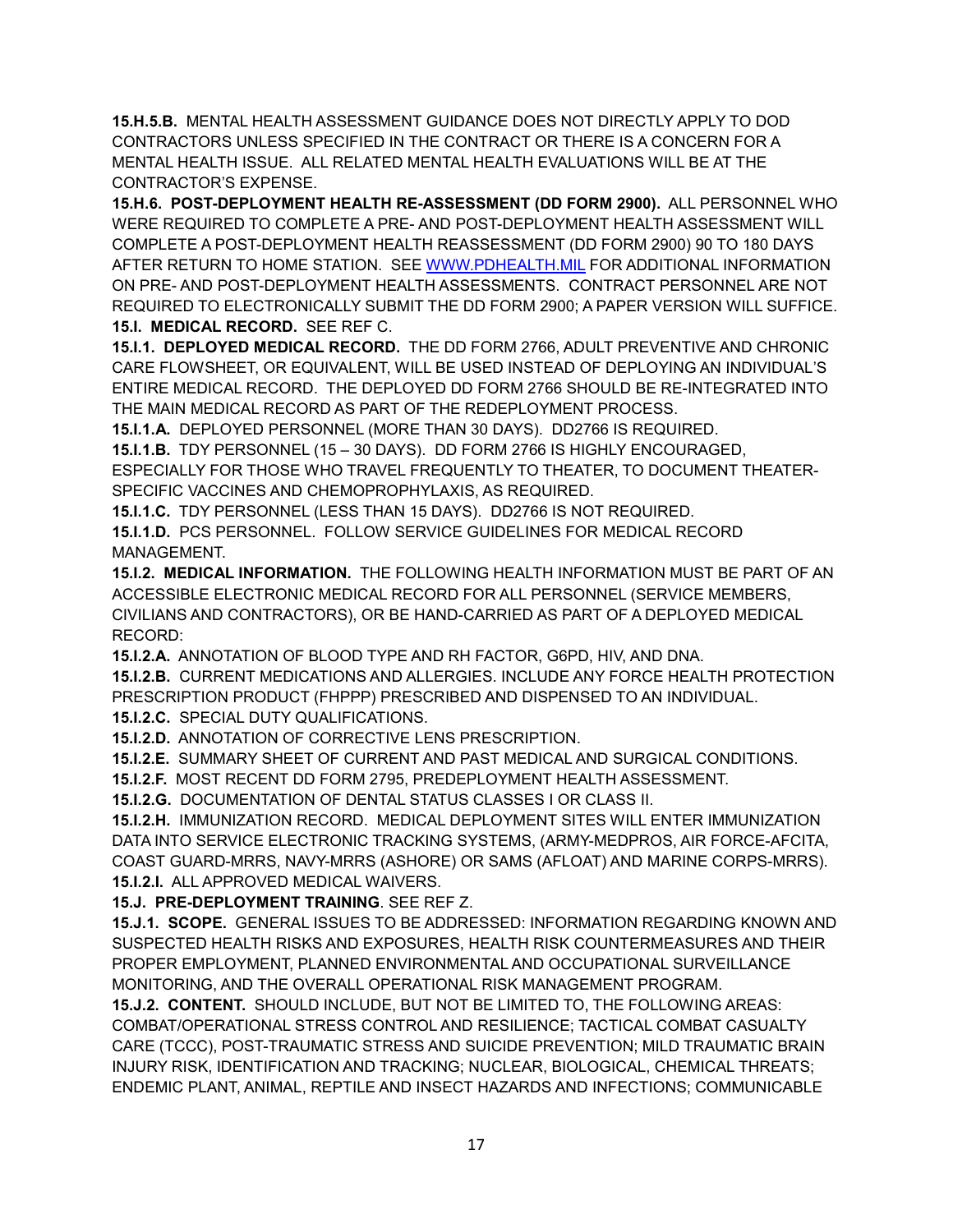DISEASES; VECTORBORNE DISEASES; ENVIRONMENTAL CONDITIONS; SAFETY; OCCUPATIONAL HEALTH.

**15.K. MEDICAL CBRN DEFENSE MATERIEL (MCDM) / CHEMICAL BIOLOGICAL RADIOLOGICAL NUCLEAR (CBRN) RESPONSE.** SEE TAB D

**15.L. THEATER FORCE HEALTH PROTECTION.**

**15.L.1. DISEASE RISK ASSESSMENT.**

**15.L.1.A.** MALARIA RISK ASSESSMENT AND GUIDELINES. IN THE ABSENCE OF A LOCAL RISK ASSESSMENT CONDUCTED IAW THE GUIDANCE PROVIDED IN PARAGRAPH 15.L.1.B., THE FOLLOWING COUNTRIES AND TIMEFRAMES REQUIRE CHEMOPROPHYLAXIS. THESE ARE MINIMUM REQUIREMENTS.

**15.L.1.A.1.** AFGHANISTAN: YEAR ROUND.

**15.L.1.A.2.** PAKISTAN: YEAR ROUND.

**15.L.1.A.3.** TAJIKISTAN: APRIL THROUGH OCTOBER.

**15.L.1.A.4.** YEMEN: YEAR ROUND.

**15.L.1.B.** LOCAL COMPONENT/JTF SURGEONS ARE ENCOURAGED TO CONDUCT EVIDENCE-BASED ENTOMOLOGICAL AND EPIDEMIOLOGICAL ASSESSMENTS OF MALARIA RISK AT FIXED BASES WHERE SIGNIFICANT NUMBERS OF PERSONNEL ARE ASSIGNED FOR PROLONGED PERIODS. IN CONDUCTING SUCH A RISK ASSESSMENT, SURGEONS SHOULD REVIEW THE MOST RECENT ASSESSMENTS AND RISK MAPS PRODUCED BY THE NATIONAL CENTER FOR MEDICAL INTELLIGENCE (NCMI) AT [HTTPS://WWW.NCMI.DETRICK.ARMY.MIL/](https://www.ncmi.detrick.army.mil/) (UNCLASSIFIED) OR [HTTPS://WWW.NCMI.DIA.SMIL.MIL](https://www.ncmi.dia.smil.mil/) (CLASSIFIED).

**15.L.1.B.1.** BASED ON NCMI RISK ASSESSMENTS AND IN CONSULTATION WITH THE THEATER PREVENTIVE MEDICINE CONSULTANT, RECOMMENDATIONS FOR MODIFIED CHEMOPROPHYLAXIS POLICY MAY BE PROVIDED TO COMMANDERS USING REF AA OR SIMILAR RISK ANALYSIS.

**15.L.1.B.2.** MANEUVER FORCES WITH INTERMITTENT AND UNPREDICTABLE EXPOSURES TO RISK AREAS SHOULD EMPLOY CHEMOPROPHYLAXIS BASED ON THE HIGHEST RISK AREAS. UNITS AND INDIVIDUALS WITH VERY SHORT TERM EXPOSURE (I.E., AIRCREW NOT STATIONED IN THE AOR) SHOULD HAVE RISK AND CHEMOPROPHYLAXIS USE DETERMINED IAW SERVICE POLICY.

**15.L.1.B.3** ASSESSMENT OF DISEASE THREATS AND NEAR REAL-TIME DISEASE OUTBREAK INFORMATION SHOULD BE OBTAINED PRIOR TO DEPLOYMENT BY ACCESSING THE DHA'S ARMED FORCES HEALTH SURVEILLANCE CENTER'S HEALTH SURVEILLANCE EXPLORER (HSE) DYNAMIC MAP APPLICATION. THE HSE IS FOUO AND IS LOCATED ON A CAC-ENABLED SITE AS FOLLOWS: NIPR: HTTPS://WWW.HEALTH.MIL/HSE OR

HTTPS://PORTAL.GEO.NGA.MIL/PORTAL/HOME/" SIPR:

HTTPS://PORTAL.GEO.NGA.SMIL.MIL/PORTAL/HOME OR

HTTPS://PORTAL/GEO.NGA.SMIL.MIL/PORTAL/APPS/WEBAPPVIEWER/INDEX.HTML?ID=53258 902FF2E4D9587C7FF379B22A39B

## **15.L.2. MALARIA CHEMOPROPHYLAXIS UTILIZATION.**

**15.L.2.A.** ALL THERAPEUTIC/CHEMOPROPHYLACTIC MEDICATIONS, INCLUDING ANTIMALARIALS AND MCDM WILL BE PRESCRIBED IAW FDA GUIDELINES, REF AA, BB, AND CC.

**15.L.2.B.** DOXYCYCLINE OR ATOVAQUONE/PROGUANIL ARE GENERALLY ACCEPTABLE AS A PRIMARY MALARIA CHEMOPROPHYLACTIC AGENT. MEFLOQUINE SHOULD BE CONSIDERED THE DRUG OF LAST RESORT FOR PERSONNEL WITH CONTRAINDICATIONS TO DOXYCYCLINE ORATOVAQUONE/PROGUANIL , SHOULD BE USED WITH CAUTION IN PERSONS WITH A HISTORY OF TBI OR PTSD, AND IS CONTRAINDICATED IN PERSONNEL WITH SOME BEHAVIORAL HEALTH DIAGNOSES. EACH MEFLOQUINE PRESCRIPTION WILL BE ISSUED WITH A WALLET CARD AND CURRENT FDA SAFETY INFORMATION INDICATING THE POSSIBILITY THAT THE NEUROLOGIC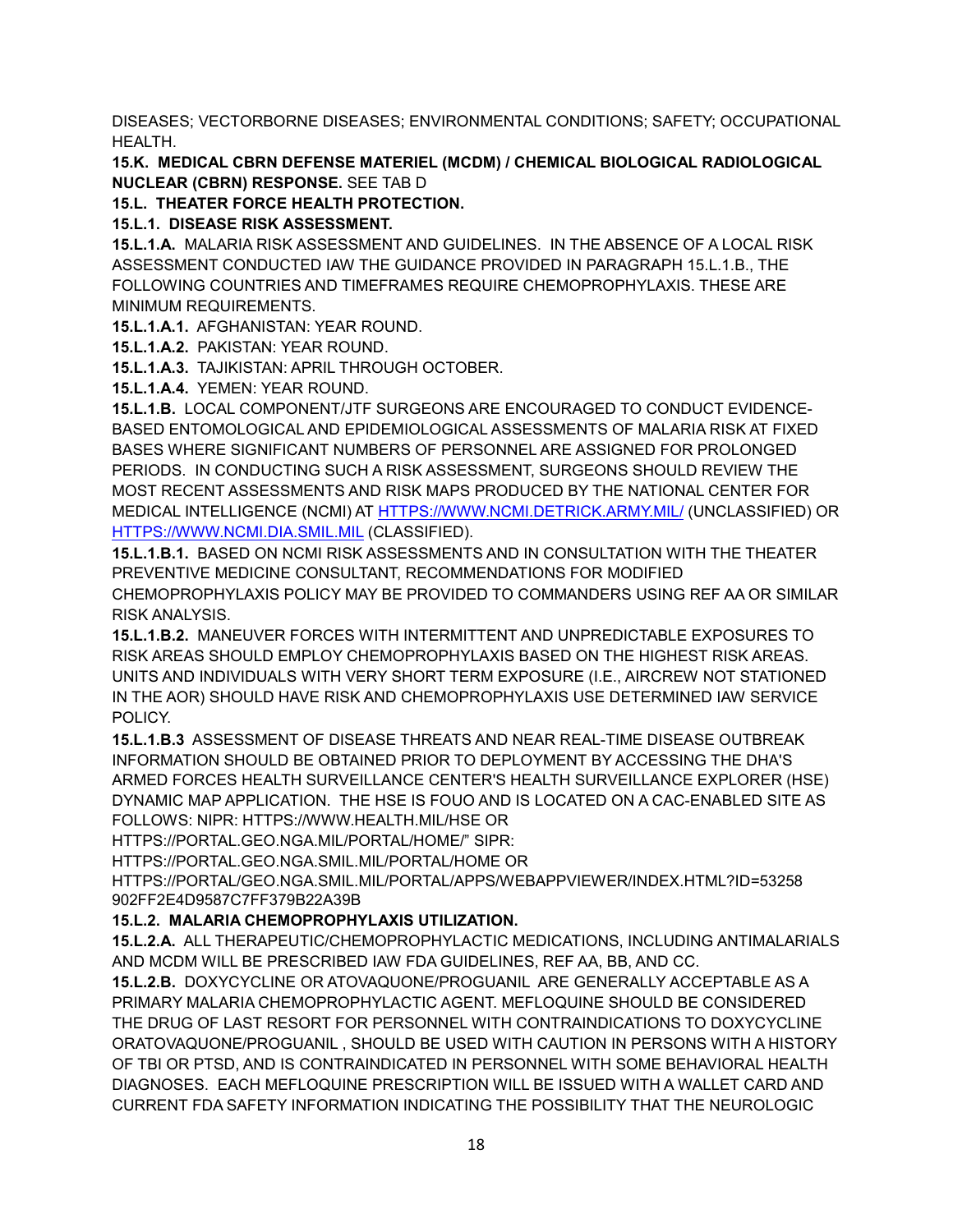SIDE EFFECTS MAY PERSIST OR BECOME PERMANENT IAW REF DD. OTHER FDA-APPROVED AGENTS MAY BE USED TO MEET SPECIFIC SITUATIONAL REQUIREMENTS.

**15.L.2.C.** PERSONNEL SHOULD DEPLOY WITH EITHER THEIR ENTIRE PRIMARY PROPHYLAXIS COURSE IN HAND (EXCLUDING TERMINAL PRIMAQUINE) OR WITH ENOUGH MEDICATION TO COVER HALF OF THE DEPLOYMENT WITH PLANS TO RECEIVE THE REMAINDER OF THEIR MEDICATION IN THEATER BASED ON UNIT PREFERENCE. TERMINAL PROPHYLAXIS (PRIMAQUINE) SHOULD BE DISTRIBUTED UPON REDEPLOYMENT AND ONLY AFTER VERIFYING G6PD STATUS (SEE 15.G.3.). A COMPLETE COURSE OF PRIMARY PROPHYLAXIS BEGINS 2 DAYS PRIOR TO ENTERING THE RISK AREA FOR DOXYCYCLINE AND ATOVAQUONE/PROGUANIL (2 WEEKS FOR MEFLOQUINE) AND COMPLETES AFTER 4 WEEKS OF DOXYCYCLINE OR MEFLOQUINE AFTER LEAVING THE AT RISK AREA, OR (1 WEEK OF ATOVAQUONE/PROGUANIL). TERMINAL PROPHYLAXIS IS REQUIRED AND CONSISTS OF TAKING PRIMAQUINE FOR 2 WEEKS AFTER LEAVING THE RISK AREA. INDIVIDUALS WHO ARE NOTED TO BE G6PD-DEFICIENT, IAW PARAGRAPH 15.G.3., WILL NOT BE PRESCRIBED PRIMAQUINE.

**15.L.2.D.** MISSING ONE DOSE OF MEDICATION OR NOT USING THE DOD INSECT REPELLENT SYSTEM WILL PLACE PERSONNEL AT INCREASED RISK FOR MALARIA.

**15.L.2.E.** COMMANDERS AND SUPERVISORS AT ALL LEVELS WILL ENSURE THAT ALL INDIVIDUALS FOR WHOM THEY ARE RESPONSIBLE HAVE TERMINAL PROPHYLAXIS ISSUED TO THEM IMMEDIATELY UPON REDEPLOYMENT FROM THE AT RISK MALARIA AREA(S).

**15.L.3. PERSONAL PROTECTIVE MEASURES.** A SIGNIFICANT RISK OF DISEASE CAUSED BY INSECTS AND TICKS EXISTS YEAR-ROUND IN THE AOR. THE THREAT OF DISEASE WILL BE MINIMIZED BY USING THE DOD INSECT REPELLANT SYSTEM AND BED NETS;

HTTPS://WWW.ACQ.OSD.MIL/EIE/AFPMB/. SEE REF Q, DD

**15.L.3.A.** PERMETHRIN TREATMENT OF UNIFORMS. UNIFORMS ARE AVAILABLE FOR ISSUE WHICH ARE FACTORY-TREATED WITH PERMETHRIN. THE UNIFORM LABEL INDICATES WHETHER IT IS FACTORY TREATED. UNIFORMS WHICH ARE NOT FACTORY TREATED SHOULD BE TREATED WITH THE INDIVIDUAL DYNAMIC ABSORPTION (IDA) KIT (NSN: 6840-01-345-0237) OR 2 GALLON SPRAYER PERMETHRIN TREATMENT. BOTH ARE EFFECTIVE FOR APPROXIMATELY 50 WASHINGS. A MATRIX OF WHICH UNIFORMS MAY BE EFFECTIVELY TREATED IS AVAILABLE ON THE AFPMB WEBSITE AT [HTTP://WWW.AFPMB.ORG](http://www.afpmb.org/) .

**15.L.3.B.** APPLY DEET CREAM (NSN: 6840-01-284-3982) TO EXPOSED SKIN. ONE APPLICATION LASTS 6-12 HOURS; MORE FREQUENT APPLICATION IS REQUIRED IF HEAVY SWEATING AND/OR IMMERSION IN WATER. A SECOND OPTION IS 'SUNSECT CREAM' (20% DEET/SPF 15), NSN: 6840- 01-288-2188.

**15.L.3.C.** WEAR TREATED UNIFORM PROPERLY TO MINIMIZE EXPOSED SKIN (SLEEVES DOWN AND PANTS TUCKED INTO BOOTS).

**15.L.3.D.** USE PERMETHRIN TREATED BEDNETS PROPERLY IN AT RISK AREAS TO MINIMIZE EXPOSURE DURING REST/SLEEP PERIODS. PERMETHRIN TREATED POP UP BEDNETS ARE AVAILABLE. SEE DOD PEST MANAGEMENT MATERIEL OTHER THAN PESTICIDES AT HTTPS://WWW.ACQ.OSD.MIL/EIE/AFPMB/PEST\_EQUIPLISTS.HTML

**15.L.4. HEALTH SURVEILLANCE.** SEE REF C AND EE.

**15.L.4.A.** AUTOMATED INFORMATION DISCOVERY ENVIRONMENT (AIDE) MEDICAL COMMON OPERATION PICTURE (MEDCOP)

**15.L.4.A.1.** DEPLOYED UNITS WILL USE AIDE MECOP, SIPR ACCESS REQUIRED, AS THE PRIMARY DATA ENTRY POINT FOR DISEASE AND INJURY (DI) REPORTING. UNITS WILL ENSURE ALL SUBORDINATE UNITS COMPLETE JOINING AND DEPARTING REPORTS AS REQUIRED WITHIN MEDCOP. SHIPBOARD UNITS SHOULD UTILIZE SAMS OR TMIP-M FOR DI REPORTING AND FIXED MTF'S SHOULD UTILIZE AHLTA.

**15.L.4.A.2.** UNITS WILL COORDINATE AIDE MEDCOP TRAINING PRIOR TO DEPLOYMENT FOR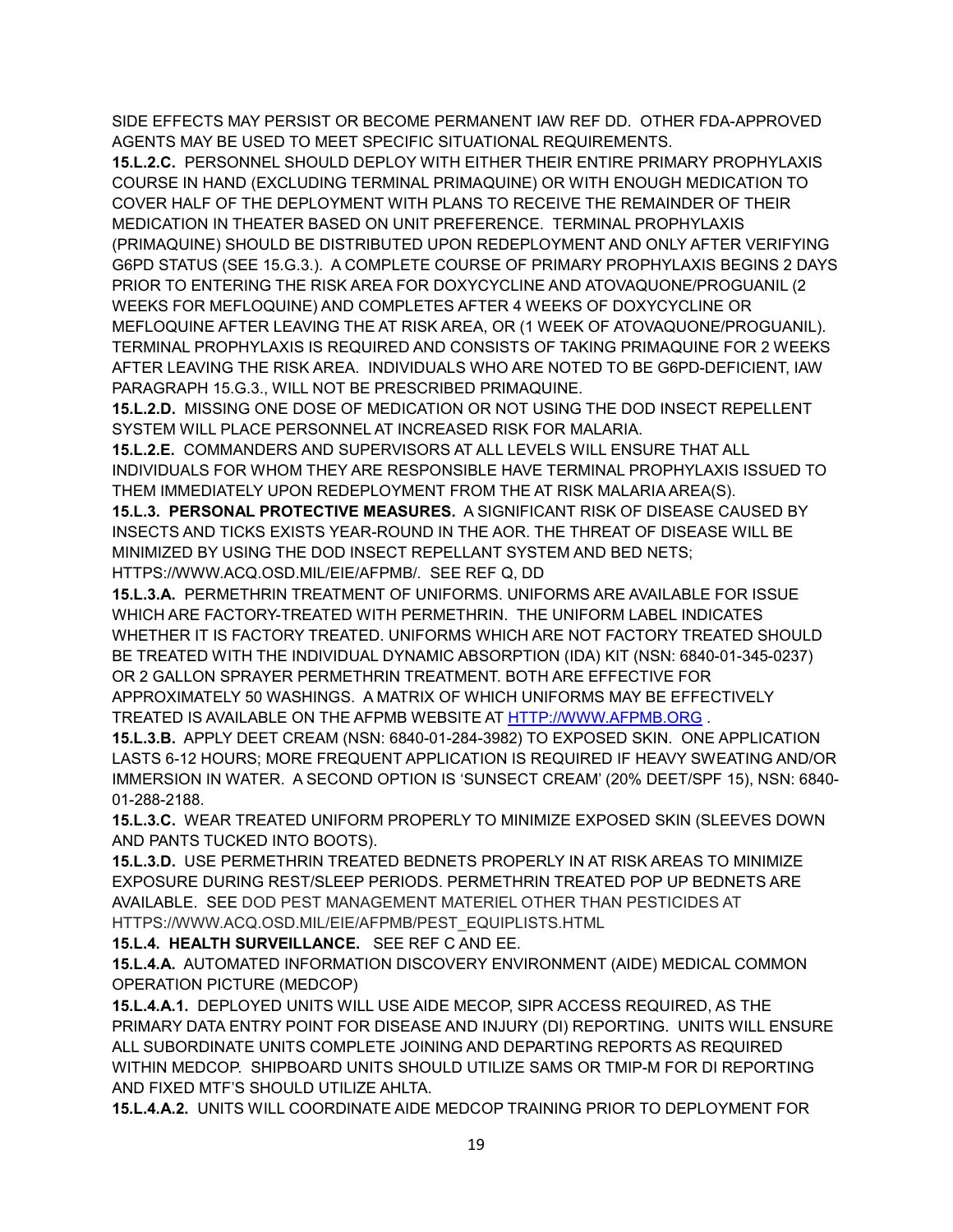APPROPRIATE PERSONNEL TO THE MAXIMUM EXTENT POSSIBLE. COORDINATION FOR TRAINING CURRENTLY CAN BE MADE THROUGH JOMIS AT: [DHA.NCR.PEO-IPO.MBX.JOMIS-](mailto:DHA.NCR.PEO-IPO.MBX.JOMIS-TRAINING@MAIL.MIL)[TRAINING@MAIL.MIL;](mailto:DHA.NCR.PEO-IPO.MBX.JOMIS-TRAINING@MAIL.MIL) PLEASE ALSO CC MEDCOP FSE, MR. JOHN WILLIAMS AT [JOHN.M.WILLIAMS29.CTR@MAIL.MIL](mailto:JOHN.M.WILLIAMS29.CTR@MAIL.MIL)

**15.L.4.B.** DI SURVEILLANCE, SEE REF FF.

**15.L.4.B.1.** THE LIST OF DI REPORTING CATEGORIES, THEIR DEFINITIONS, AND THE ESSENTIAL ELEMENTS OF THE STANDARD DI REPORT CAN BE FOUND IN ENCLOSURE C OF REF EE. **15.L.4.B.2.** COMPONENT AND JTF SURGEONS ARE RESPONSIBLE FOR ENSURING UNITS WITHIN THEIR AOR ARE COLLECTING THE PRESCRIBED DI DATA AND REPORTING THAT DATA THROUGH THE JMEWS OR OTHER STANDARDIZED REPORTING PROCESSES ON A WEEKLY BASIS.

**15.L.4.B.3.** MEDICAL PERSONNEL AT ALL LEVELS WILL ANALYZE THE DI DATA FROM THEIR UNIT AND THE UNITS SUBORDINATE TO THEM AND MAKE CHANGES AND RECOMMENDATIONS AS REQUIRED TO REDUCE DI AND MITIGATE THE EFFECTS OF DI UPON OPERATIONAL READINESS. **15.L.4.C.** OCCUPATIONAL AND ENVIRONMENTAL HEALTH SURVEILLANCE (OEHSA)

**15.L.4.C.1.** AUTHORITY. AN OEHSA IS A JOINT APPROVED PRODUCT USED TO PROVIDE A COMPREHENSIVE ASSESSMENT OF BOTH OCCUPATIONAL AND ENVIRONMENTAL HEALTH HAZARDS ASSOCIATED WITH DEPLOYMENT LOCATIONS AND ACTIVITIES AND MISSIONS THAT OCCUR THERE ESTABLISHED BY REF D AND EE.

**15.L.4.C.2** TIMEFRAME. AN OEHSA IS INITIATED WITHIN 30 DAYS OF DATE OF ESTABLISHMENT AND COMPLETED WITHIN THREE MONTHS FOR ALL PERMANENT AND SEMI-PERMANENT BASE CAMPS. OEHSA ARE CONDUCTED TO VALIDATE ACTUAL OR POTENTIAL HEALTH THREATS, EVALUATE EXPOSURE PATHWAYS, AND DETERMINE COURSES OF ACTION AND COUNTERMEASURES TO CONTROL OR REDUCE THE HEALTH THREATS AND PROTECT THE HEALTH OF DEPLOYED PERSONNEL.

**15.L.4.C.3.** CLASSIFICATION/PUBLICATION/ACCESS. OEHSA WILL BE SENT BY THE COMPLETING UNIT THROUGH THE DESIGNATED SERVICE COMPONENT OR JTF PM/FHP OFFICER FOR REVIEW AND SUBMITTED DIRECTLY TO THE DEFENSE OCCUPATIONAL AND ENVIRONMENTAL READINESS SYSTEM (DOEHRS) AT [HTTPS://DOEHRS-IH.CSD.DISA.MIL/.](https://doehrs-ih.csd.disa.mil/) SEE APPENDIX J TO REFERENCE DD FOR DOEHRS REQUIREMENTS. IF THE SUBMITTER DOES NOT HAVE ACCESS TO DOEHRS SUBMIT THE OEHSA TO THE MILITARY EXPOSURE SURVEILLANCE LIBRARY (MESL) [HTTPS://MESL.APGEA.ARMY.MIL/MESL/.](https://mesl.apgea.army.mil/MESL/) IF THE MESL IS NOT AVAILABLE, EMAIL THE DOCUMENT TO [OEHS.DATA@US.ARMY.MIL.](mailto:OEHS.DATA@US.ARMY.MIL) CLASSIFIED EXPOSURE DATA SHOULD BE SUBMITTED DIRECTLY TO MESL-S [HTTPS://MESL.CSD.DISA.SMIL.MIL.](https://mesl.csd.disa.smil.mil/) IF ACCESS TO THE MESL-S IS NOT AVAILABLE, EMAIL THE DOCUMENT TO [HTTPS://PHC.ARMY.SMIL.MIL](https://phc.army.smil.mil/).

**15.L.4.C.4.** RESPONSIBILITIES. SERVICE COMPONENTS AND JTFS ARE RESPONSIBLE FOR APPROVING OEHSA COMPLETION AND WILL SUBMIT A MONTHLY REPORT IAW PROCEDURES OUTLINED IN REFERENCE FF.

**15.L.4.D.** PERIODIC OCCUPATIONAL AND ENVIRONMENTAL MONITORING SUMMARY (POEMS). **15.L.4.D.1.** AUTHORITY. POEMS IS A JOINT APPROVED PRODUCT USED TO ADDRESS ENVIRONMENTAL EXPOSURE DOCUMENTATION REQUIREMENTS ESTABLISHED BY REF D AND EE.

**15.L.4.D.2.** TIMEFRAME. POEMS WILL BE CREATED AND VALIDATED FOR EVERY MAJOR DEPLOYMENT SITE AS SOON AS SUFFICIENT DATA IS AVAILABLE. IN GENERAL, POEMS ARE A SUMMARY OF INFORMATION REFLECTING A YEAR OR MORE OF ENVIRONMENTAL AND OCCUPATIONAL HEALTH DATA TO ENSURE ADEQUATE COLLECTION OF EXPOSURE INFORMATION.

**15.L.4.D.3.** CLASSIFICATION/PUBLICATION/ACCESS. POEMS WILL BE UNCLASSIFIED BUT POSTED ON THE PASSWORD PROTECTED DEPLOYMENT OCCUPATIONAL AND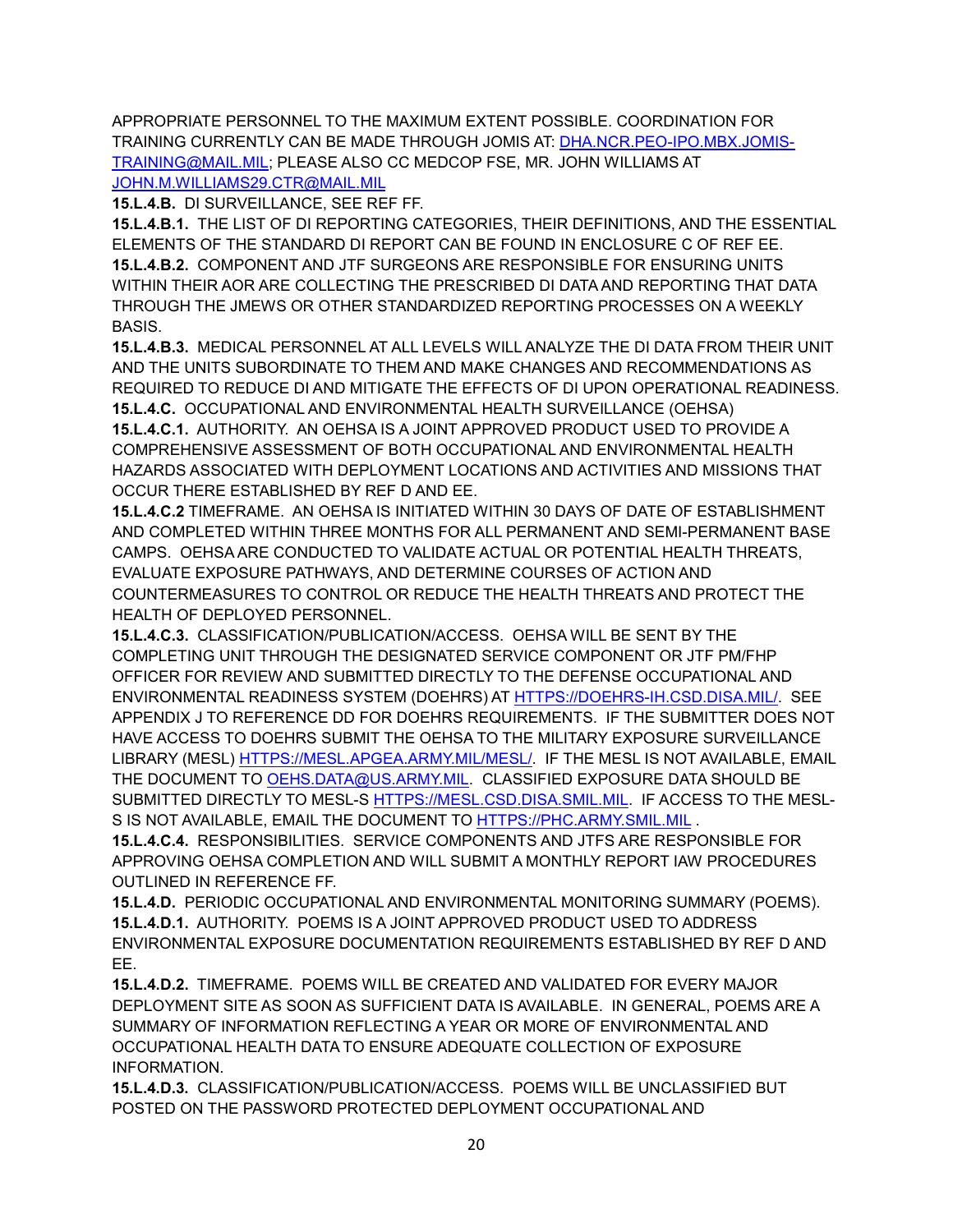### ENVIRONMENTAL HEALTH SURVEILLANCE DATA PORTAL AT

[HTTPS://MESL.APGEA.ARMY.MIL/MESL/](https://mesl.apgea.army.mil/mesl/) WHERE JOINT OCCUPATIONAL AND ENVIRONMENTAL HEALTH SURVEILLANCE DATA AND REPORTS ARE STORED. THE POEMS TEMPLATE CAN BE FOUND AT [HTTP://PHC.AMEDD.ARMY.MIL.](http://phc.amedd.army.mil/)

**15.L.4.D.4.** RESPONSIBILITIES. SERVICE COMPONENTS AND JTFS ARE RESPONSIBLE FOR ENSURING POEMS ARE COMPLETED FOR SITES IN THEIR RESPECTIVE AOR. THEY SHOULD DEVELOP SITE PRIORITIZATION LISTS AND ENLIST THE SUPPORT OF SERVICE PUBLIC HEALTH ORGANIZATIONS (E.G., U.S. ARMY PUBLIC HEALTH CENTER (USAPHC)) TO DRAFT THE CONTENT OF A SITE POEMS. THE USAPHC OVERSEES THE DATA ARCHIVAL WEBSITE FOR PUBLICATION OF FINAL POEMS AND ASSOCIATED DOCUMENTS; HOWEVER, APPROVAL OF "FINAL" POEMS MUST COME FROM THE SERVICE COMPONENT/JTF FHP OFFICER WITH INPUT FROM PREVENTIVE MEDICINE RESOURCES IN DIRECT OR GENERAL AREA SUPPORT.

**15.L.5. REPORTABLE MEDICAL EVENT (RME) SURVEILLANCE.** SEE REF M, FF. **15.L.5.A.** THE LIST OF DISEASES AND CONDITIONS THAT MUST BE REPORTED CAN BE FOUND IN THE TRI-SERVICE REPORTABLE EVENTS GUIDELINES AND CASE DEFINITIONS AT [HTTP://WWW.AFHSC.MIL](http://www.afhsc.mil/) OR REF GG.

**15.L.5.B.** COMPONENT AND JTF SURGEONS ARE RESPONSIBLE FOR ENSURING UNITS WITHIN THEIR AO ARE COLLECTING THE APPROPRIATE RME DATA AND REPORTING THAT DATA THROUGH THEIR SERVICE SPECIFIC REPORTING MECHANISMS.

**15.L.5.B.1.** IT IS ONLY REQUIRED TO COPY CCSG FOR THE FOLLOWING RMES AT [CCSG-](mailto:CCSG-PMO@CENTCOM.SMIL.MIL)[PMO@CENTCOM.SMIL.MIL](mailto:CCSG-PMO@CENTCOM.SMIL.MIL) OR CENTCOM.MACDILL.CENTCOM-HQ.MBX.CCSG-

WAIVER@MAIL.MIL: ANTHRAX; BOTULISM; CBRN AND TOXIC INDUSTRIAL CHEMICAL/MATERIAL (TIC/TIM) EXPOSURE; SEVERE COLD WEATHER/HEAT INJURIES; DENGUE FEVER; HANTAVIRUS DISEASE; HEMORRHAGIC FEVER; HEPATITIS B OR C, ACUTE; HIV; MALARIA; MEASLES; MENINGOCOCCAL DISEASE; MIDDLE EASTERN RESPIRATORY SYNDROME CORONAVIRUS (MERS-COV); NOROVIRUS; OUTBREAK OR DISEASE CLUSTER; PLAGUE; PNEUMONIA, EOSINOPHILIC; Q- FEVER; RABIES, HUMAN; SEVERE ACUTE RESPIRATORY INFECTIONS (SARI); STREPTOCOCCUS, INVASIVE GROUP A; TETANUS; TUBERCULOSIS, ACTIVE; TULAREMIA; TYPHOID FEVER; VARICELLA

**15.L.5.C.** RME REPORTING IS TO OCCUR AS SOON AS REASONABLY POSSIBLE AFTER THE EVENT HAS OCCURRED. EVENTS WITH BIOTERRORISM POTENTIAL OR RAPID OUTBREAK POTENTIAL ARE CONSIDERED URGENT RME AND IMMEDIATE REPORTING IS REQUIRED (WITHIN FOUR HOURS).

**15.L.6. HEALTH RISK COMMUNICATION.** SEE REF C.

**15.L.6.A.** DURING ALL PHASES OF DEPLOYMENT, PROVIDE HEALTH INFORMATION TO EDUCATE, MAINTAIN FIT FORCES, AND CHANGE HEALTH RELATED BEHAVIORS FOR THE PREVENTION OF DISEASE AND INJURY DUE TO RISKY PRACTICES AND UNPROTECTED EXPOSURES.

**15.L.6.B.** CONTINUAL HEALTH RISK ASSESSMENTS ARE ESSENTIAL ELEMENTS OF THE HEALTH RISK COMMUNICATION PROCESS DURING THE DEPLOYMENT PHASE. MEDICAL PERSONNEL AT ALL LEVELS WILL PROVIDE WRITTEN AND ORAL RISK COMMUNICATION PRODUCTS TO COMMANDERS AND DEPLOYED PERSONNEL FOR MEDICAL THREATS, COUNTERMEASURES TO THOSE THREATS, AND THE NEED FOR ANY MEDICAL FOLLOW-UP.

**15.L.6.C.** DI, RME, AND OCCUPATIONAL AND ENVIRONMENTAL HEALTH (OEH) RISK ASSESSMENTS WITH RECOMMENDED COUNTERMEASURES WILL BE PROVIDED TO COMMANDERS AND DEPLOYED PERSONNEL ON A REGULAR BASIS AS WELL AS A SITUATIONAL BASIS WHEN A SIGNIFICANT CHANGE IN ANY ASSESSMENT OCCURS.

**15.L.7. HEALTH CARE MANAGEMENT.**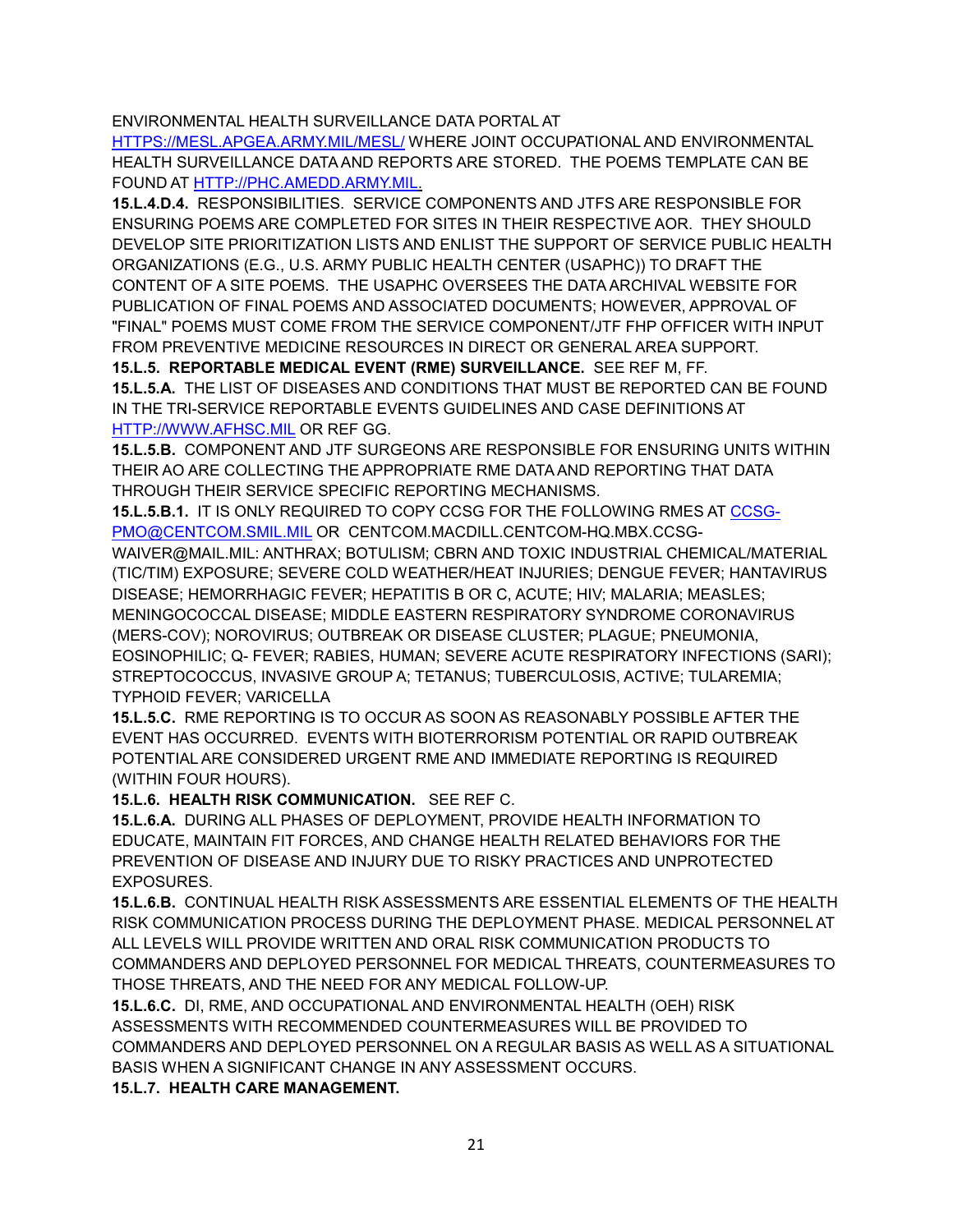**15.L.7.A.** JOINT TRAUMA SYSTEM (JTS) CLINICAL PRACTICE GUIDELINES (CPGS) MAY BE OBTAINED HERE [HTTPS://JTS.AMEDD.ARMY.MIL/INDEX.CFM/PI\\_CPGS/CPGS](https://jts.amedd.army.mil/INDEX.CFM/PI_CPGS/CPGS) .

**15.L.7.B.** DOCUMENTATION OF ALL MEDICAL AND DENTAL CARE RECEIVED WHILE DEPLOYED WILL BE IAW CENTCOM MEDICAL INFORMATION MANAGEMENT GUIDELINES. SEE REF C, HH. **15.L.7.C.** IT IS A COMMANDER'S RESPONSIBILITY TO ENSURE THAT ALL PERSONNEL POTENTIALLY AFFECTED BY A BLAST OR OTHER POTENTIALLY CONCUSSIVE EVENT ARE EVALUATED FOR TRAUMATIC BRAIN INJURY (TBI) BY A MEDICAL PROVIDER AND DOCUMENTATION IS COMPLETED IAW REF II. JOINT TRAUMA ANALYSIS & PREVENTION OF INJURY IN COMBAT (JTAPIC) TBI REPORTING LINK:

[HTTPS://INTELSHARE.INTELINK.GOV/SITES/JTAPIC/](https://intelshare.intelink.gov/sites/jtapic/)

## **15.L.8. UNIT MASCOTS AND PETS.**

**15.L.8.A.** PER CENTCOM GENERAL ORDER 1.C., DEPLOYED PERSONNEL WILL AVOID CONTACT WITH LOCAL ANIMALS (E.G., LIVESTOCK, CATS, DOGS, BIRDS, REPTILES, ARACHNIDS, AND INSECTS) IN THE DEPLOYED SETTING AND WILL NOT FEED, ADOPT, OR INTERACT WITH THEM IN ANY WAY.

**15.L.8.B.** ANY CONTACT WITH LOCAL ANIMALS, WHETHER INITIATED OR NOT, THAT RESULTS IN A BITE, SCRATCH OR POTENTIAL EXPOSURE TO THE ANIMAL'S BODILY FLUIDS (SALIVA, VENOM, ETC.) WILL BE IMMEDIATELY REPORTED TO THE CHAIN OF COMMAND AND MEDICAL PERSONNEL FOR EVALUATION AND FOLLOW-UP.

### **15.L.9. FOOD AND WATER SOURCES.**

**15.L.9.A.** ALL WATER (INCLUDING ICE) IS CONSIDERED NON-POTABLE UNTIL TESTED AND APPROVED BY APPROPRIATE MEDICAL PERSONNEL (ARMY OR NAVY PREVENTIVE MEDICINE, AIR FORCE BIOENVIRONMENTAL ENGINEERING, INDEPENDENT DUTY MEDICAL

TECHNICIAN/CORPSMAN). COMMERCIAL SOURCES OF DRINKING WATER MUST ALSO BE APPROVED BY THE U.S. ARMY PUBLIC HEALTH CENTER.

**15.L.9.B.** NO FOOD SOURCES WILL BE UTILIZED UNLESS INSPECTED AND APPROVED BY U.S. ARMY PUBLIC HEALTH CENTER (I.E. VETERINARY PERSONNEL).

**15.L.9.C.** COMMANDERS WILL ENSURE THE NECESSARY SECURITY TO PROTECT WATER AND FOOD SUPPLIES AGAINST TAMPERING BASED ON RECOMMENDATIONS PROVIDED IN FOOD/WATER VULNERABILITY ASSESSMENTS. MEDICAL PERSONNEL WILL PROVIDE CONTINUAL VERIFICATION OF QUALITY AND PERIODIC INSPECTION OF STORAGE AND PREPARATION FACILITIES.

## **15.L.10. ENVIRONMENTAL EXPOSURES OF CONCERN.**

**15.L.10.A.** COLD INJURY RISK WILL DEPEND ON THE SPECIFIC REGION. HYPOTHERMIA, A LIFE-THREATENING CONDITION, MOSTLY OCCURS UP TO 55 DEGREES FAHRENHEIT AIR TEMPERATURE. RISK OF COLD INJURY INCREASES FOR PERSONS WHO ARE IN POOR PHYSICAL CONDITION, DEHYDRATED, WET, OR AT INCREASED ALTITUDE. COUNTERMEASURES INCLUDE PROPER WEAR OF CLOTHING AND COVER. EXPOSED SKIN IS MORE LIKELY TO DEVELOP FROSTBITE. ENSURE CLOTHING IS CLEAN, LOOSE, LAYERED, AND DRY. COVER THE HEAD TO CONSERVE HEAT.

**15.L.10.B.** HEAT STRESS/ SOLAR INJURIES/ILLNESS. HEAT INJURIES MAY BE THE GREATEST OVERALL THREAT TO MILITARY PERSONNEL DEPLOYED TO WARM CLIMATES.

ACCLIMATIZATION TO INCREASED TEMPERATURE AND HUMIDITY MAY TAKE 10 TO 14 DAYS. HEAT INJURIES CAN INCLUDE DEHYDRATION, SUNBURN, HEAT SYNCOPE, HEAT EXHAUSTION AND HEAT STROKE. ENSURE PROPER WORK-REST CYCLES, ADEQUATE HYDRATION, AND COMMAND EMPHASIS ON HEAT INJURY PREVENTION. ENSURE AVAILABILITY AND USE OF INDIVIDUAL PROTECTION SUPPLIES AND EQUIPMENT SUCH AS SUNSCREEN, LIP BALM, SUN GOGGLES/GLASSES, AND POTABLE WATER.